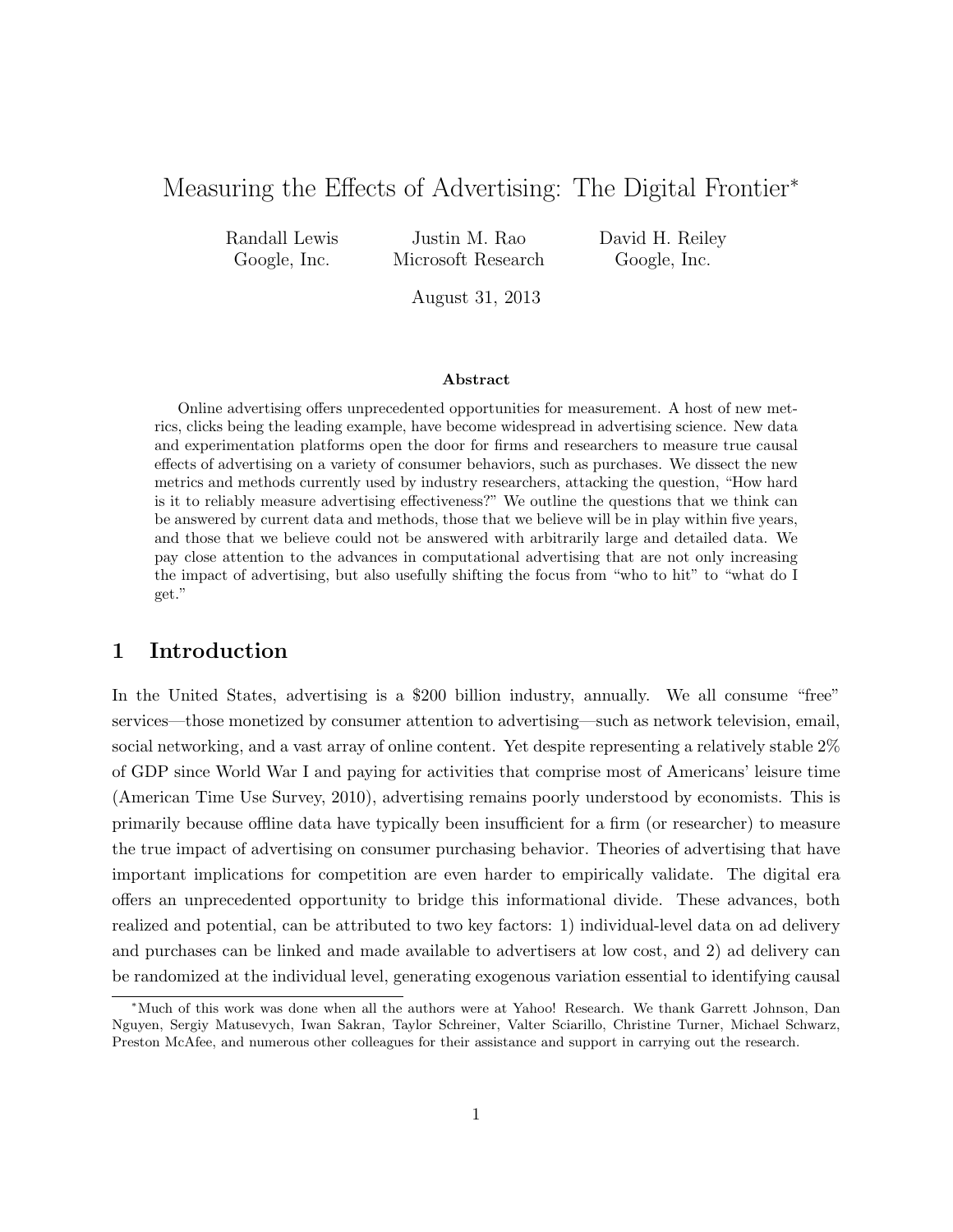effects. In this chapter we explore the dramatic improvement in the empirical measurements of the returns to advertising and also highlight fundamental challenges that remain.

The ease of data collection in online advertising has led to standard reporting of precise quantitative data for advertising campaigns, most notably the click-through rate (CTR). Of course, the CTR of an ad is only an intermediate proxy for the real outcome of interest to the advertiser: increased purchases by consumers, both in the present and future. Despite these limitations, intermediate metrics such as the CTR have proved to be enormously useful dependent variables in automated targeting algorithms that match ads with consumers and contexts (Pandey and Olston, 2006; Gonen and Pavlov, 2007). A related intermediate metrics comes from "purchasing intent" surveys paired with randomized exposure to a firm's advertising. Cross-experiment analysis of such surveys has provided estimates of the relative value of targeted (vs. untargeted) advertising (Goldfarb and Tucker, 2011b), contextual relevance and ad intrusiveness (Goldfarb and Tucker, 2011a) and has informed the debate on privacy (Tucker, 2012).

The advances in both academic understanding and practical business practice attributable to these intermediate metrics should not be understated. But while general insights on how ad features impact users can guide advertising spend (and CTR based algorithms can make spending more efficient), a firm is presumably interested in measuring the overall returns on advertising investment: dollars sales casually linked to the campaign vs. dollars spent. Traditional econometric measurements of the returns to advertising typically rely on aggregate data fraught with endogeneity and identification problems (Bagwell, 2008).<sup>2</sup> Despite the ability to run very large randomized control trials made possible by digital delivery and measurement, we have discovered a number of conceptual flaws in standard industry data collection and analysis methods used to measure the effects of advertising. In other words, the deluge of data on advertising exposures, clicks, and other associated outcomes have not necessarily created greater understanding of the basic causal effects of advertising, much less an understanding of more subtle questions such as the relative effectiveness of different types of consumer targeting, ad creatives, or frequency of exposure. The voluminous data, it seems to us, have not only created opportunity for intelligent algorithmic advances but also mistaken inference under the guise of "big data."

First, many models assume that if you do not click on the ad, then the ad has no effect on your behavior. Here we discuss work by coauthors Lewis and Reiley that showed online ads can drive offline sales, which are typically not measured in conversion or click rates; omitting these non-click-based sales leads to underestimating the total effects of advertising. Linking online and

<sup>1</sup>Towards these ends, advertisers use browser cookies and click beacons to obtain a "conversion rate," the ratio of transactions attributed to the campaign to ad exposures. This measure seems ideal, but the attribution step is critical and current methods of assigning attribution have serious flaws, which we discuss in detail.

 $2A$  notable exception are the split cable TV experiments reported in Abraham et al. (1995). The sample sizes in these experiments, run a in small U.S. town, were far smaller than online experiments and the authors did not report per experiment confidence intervals, rather they used cross-experiment techniques to understand what factors tended to influence consumers (for a follow-up analysis, see Hu et al., 2007 .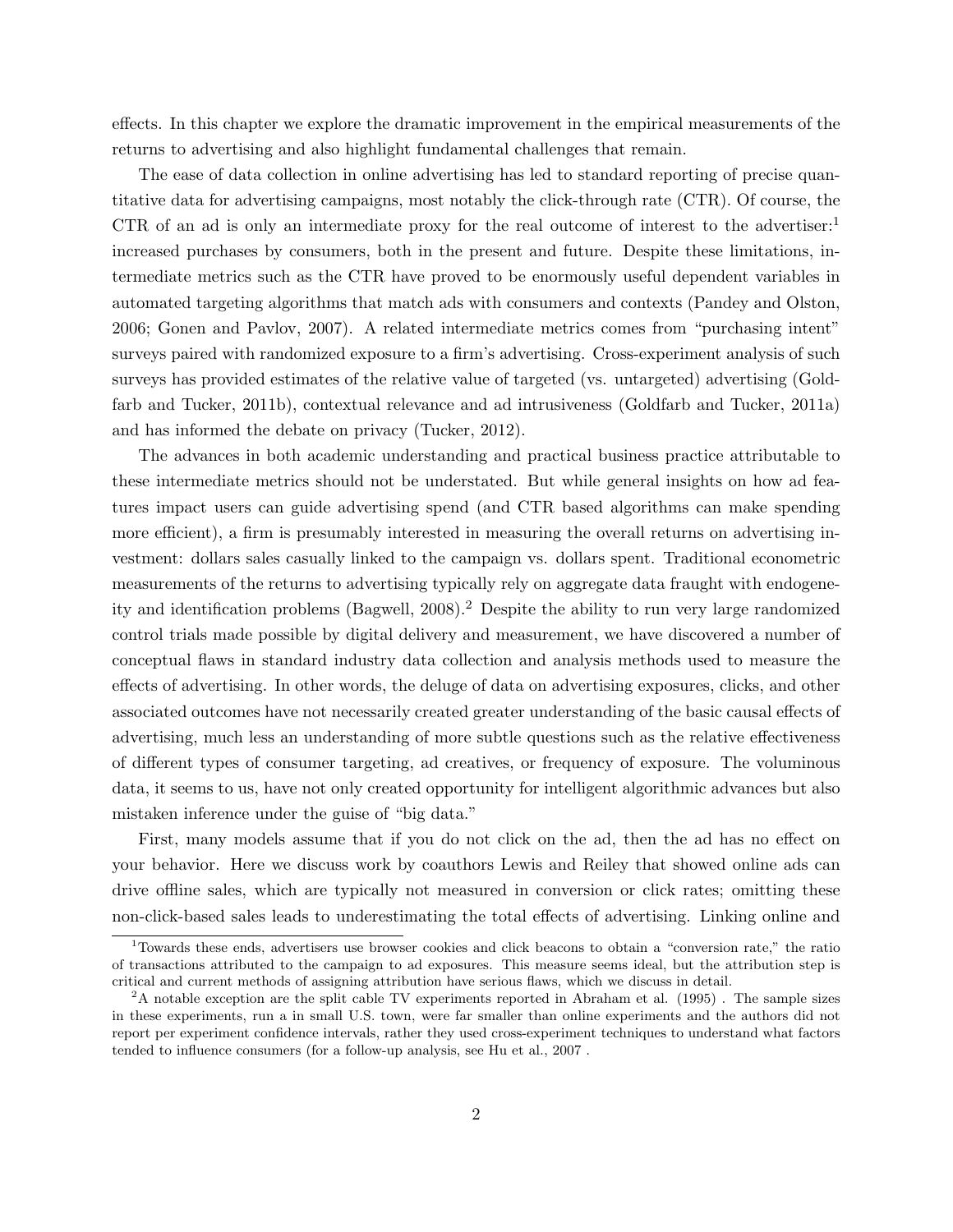offline sales requires a dedicated experimental infractructure and third party data merging that have only recently become possible.

Second, many models assume that if you do click on an ad and subsequently purchase, that conversion must have been *due to that ad*. This assumption seems particularly suspect in cases, such as search advertising, where the advertising is deliberately targeted at those consumers most likely to purchase the advertised product and temporally targeted to arrive when a consumer is performing a task related to the advertised good. Research has shown, for example, that a person searching for "ebay shoes" is very likely to purchase shoes on Ebay regardless of the intensity of advertising (Blake et al., 2013). While this is an extreme example, Blake et al. (2013) also show that the problem arises generally and measuring the degree to which advertising crowds out "organic conversions" is difficult to measure precisely. Näive approaches effectively assume this problem away, but since only "marginal clicks" are valuable and all clicks count towards the CTR, these methods will always overstate the quantity we really care about.

Third, more sophisticated models that do compare exposed to unexposed users to establish a baseline purchase rate typically rely on natural, endogenous advertising exposure and can easily generate biased estimates due to unobserved heterogeneity (Lewis et al., 2011). This occurs when the pseudo-control group does not capture important characteristics of the treated group, such as purchase intent or browsing intensity, which we show can easily be correlated with purchases whether advertising is present or not. Using data from 25 large experiments run at Yahoo! (Lewis and Rao, 2013), we have found that the standard deviation of purchases is typically ten times the mean. With such a noisy dependent variable, even a tiny amount of endogeneity can severely bias estimates. Beyond inducing bias in coefficient estimates, these specification errors also give rise to an over-precision problem. Because advertising typically explains only a very small fraction of the variance in consumer transaction behavior, even cleanly designed experiments typically require over a million subjects in order to be able to measure economically meaningful effects with any statistical precision (but even experiments with 1 million subjects can have surprisingly weak power, depending on the variance in sales).

Since experiments are generally considered the gold standard for precision<sup>3</sup> (treatment is exogenous and independent across individuals), we should be suspicious if observational methods claim to offer higher precision. Further, with non-experimental methods, omitted heterogeneity or selection bias (so long as it can generate a partial R-squared of 0.00005 or greater) can induce bias that swamps plausible estimates of advertising effectiveness. Thus, if an advertiser does not use an experiment to evaluate advertising effectiveness, she has to have a level of confidence in her model that, frankly speaking, we find unreasonable given the obvious selection effects due to ad targeting and synchronization of advertising with product launches (ex. new iPad release) and demand shocks (such as the holiday shopping season).

<sup>&</sup>lt;sup>3</sup>Not all experiments are created equal and methodologies to use pre-experiment data to enhance power as well as post-experiment trimming have advanced considerably in the digital era (Deng et al., 2013).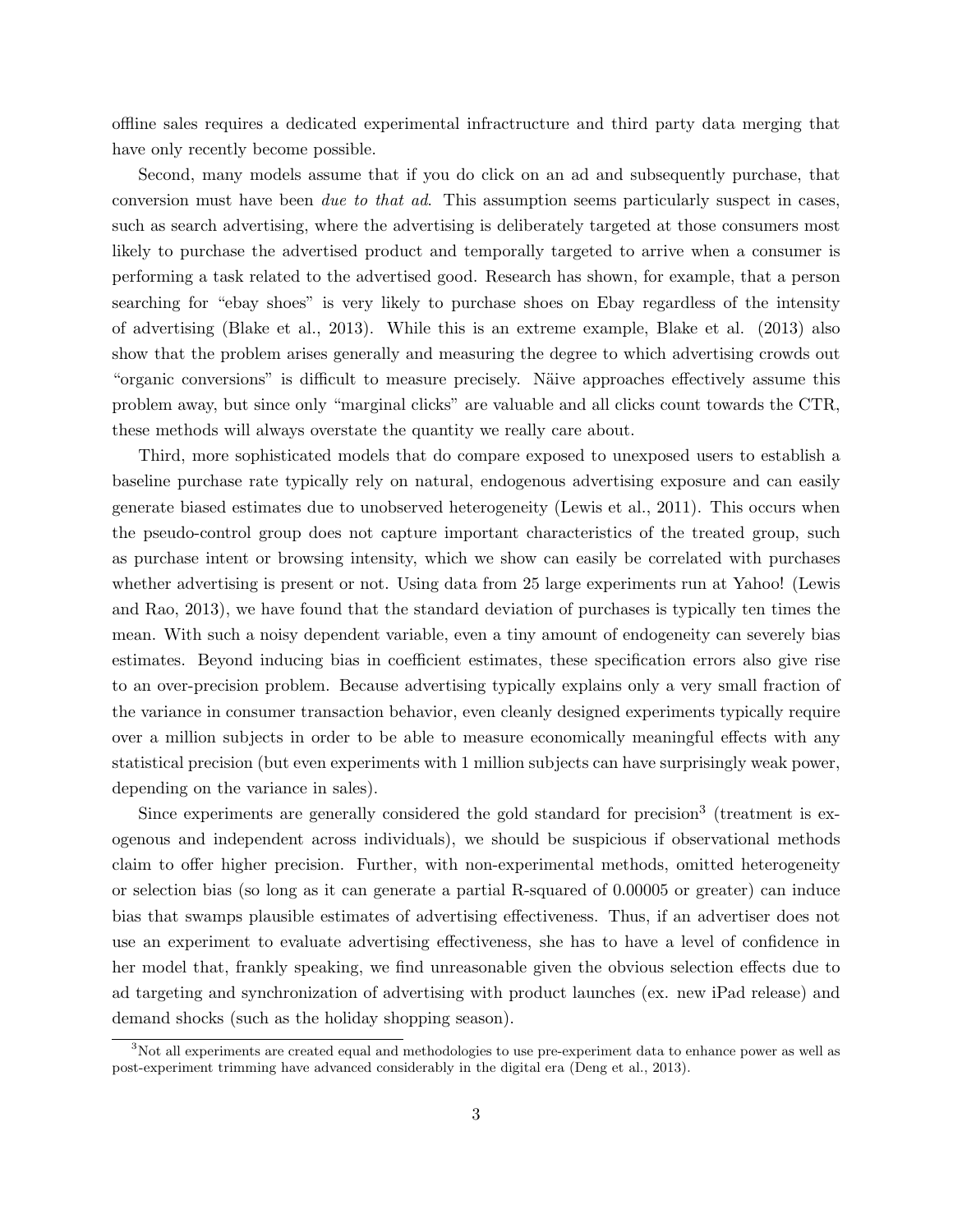Experimental work on measuring the dollar returns to advertising has given us a deeper appreciation for the limits of current data and methods. For example, we show that seemingly simple "cross-channel" complementarity measures are exceedingly difficult to reliably estimate. Here we present evidence taken from Lewis and Nguyen (2013) that display advertising can increase keyword searches for the advertised brand. Some clicks on sponsored links are incorrectly attributed entirely to the search ad, but while the directional impact on searches can be documented we cannot tell if search ads perform better or worse in terms of the conversion rate when paired with display advertising. A similar experimental design at a much larger scale could answer this sort of question, but advertising to order  $5-10$  million individuals may be out of reach<sup>4</sup> for most advertisers.

So while some questions are answerable with feasible (at least for some market participants) scale, we believe other questions are still outside the statistical power of current experimental infrastructure and methods. The primary example is the long-run effects of advertising. Essentially any analysis of the impact of advertising has to make a judgment call on which time periods to use in the analysis. Often this is the "campaign window" or the campaign window plus a chosen interval of time (typically 1-4 weeks). These thresholds almost certainly "wrong" because any impact that occurs after the cutoff should count in the return on investment (ROI) calculation. We explain why practitioners typically choose relatively short impact windows. The intuition is that the longer the time window under study, the lower the signal-to-noise ratio in the data (presuming the ad gets less impactful over time): point estimates of the cumulative effect tend to increase with longer time horizons, but standard errors of the effect increase by even more. This leads to an estimation "impossibility" analogous to the well-known "curse of dimensionality."

In the final two sections, we discuss how computational methods have increased advertising effectiveness through automated targeting and bidding. With automated targeting, the conversation is usefully shifted from "who to hit" to "what should I get." However, the key parameters of the automated system, such as the valuation of an action such as a click or conversion, the budget of the campaign and the duration, today must still be entered by a human. Indeed these are the exact parameters that we have argued are very difficult to estimate. We then discuss how new advances in ad-delivery, measurement and infrastructure are creating opportunities to advance the science of advertising. In the final section we present concluding remarks.

# 2 Selection and power

In today's dollars the average American is exposed to about \$500 worth of advertising per year.<sup>5</sup> To break even, the universe of advertisers needs to net about \$1.35 in *marginal profits* per person

<sup>4</sup>Pun intended.

<sup>&</sup>lt;sup>5</sup>Mean GDP per American is approximately \$50,000 in 2011, but median household income is also approximately \$50,000. The average household size is approximately 2.5, implying an individual's share of median household income is roughly \$20,000. Thus, while 2% of GDP actually implies a per capita expenditure of \$1,000, we use \$500 as a round and conservative figure that is more representative of the average American's ad exposure.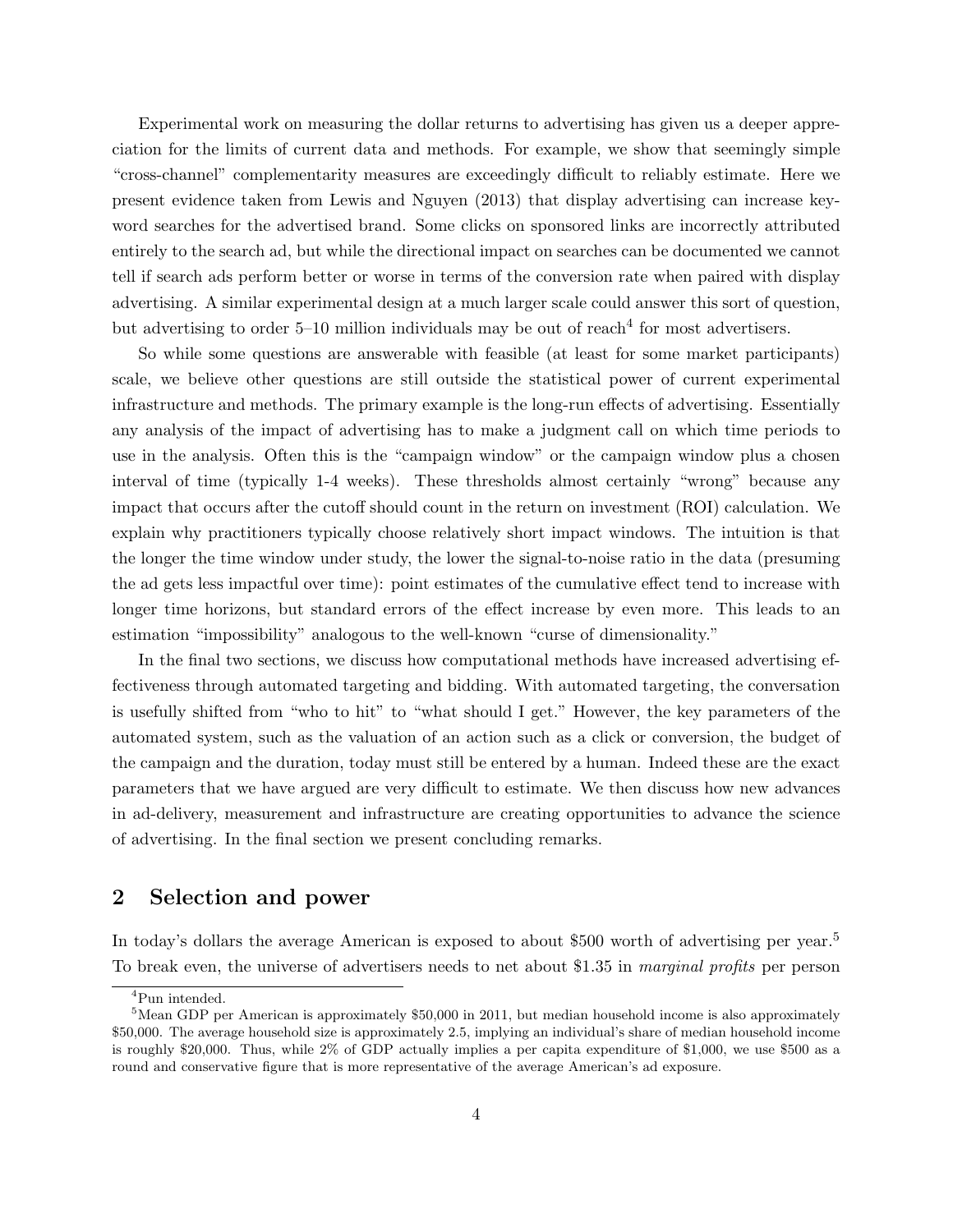per day. Given the gross margins of firms that advertise, our educated guess is that this roughly corresponds to about \$4-6 in incremental sales per day.

When an advertiser enters this fray, it must compete for consumers' attention. The cost per person of a typical campaign is quite low. Online "display" (banners, rectangular units, etc.) campaigns that deliver a few ads per day to a targeted individual cost about 1–2 cents per person per day. Television ads delivered once per person per day are only a bit more expensive. Note that even an aggressive campaign will typically only garner a small percentage of an individual's daily advertising exposure. We see many ads per day and presumably only a minority of them are relevant enough to a given person to impact his behavior.

The relatively modest average impact per person makes it difficult to assess cost-effectiveness. What complicates matters further is that individual-level sales are quite volatile for many advertisers. An extreme example is automobiles—the sales impact is either tens of thousands of dollars, or it is zero.<sup>6</sup> While not as extreme, many other heavily advertised categories, including consumer electronics, clothing and apparel, jewelry, air travel, banking, and financial planning also have volatile consumption patterns.<sup>7</sup> Exceptions to this class are single goods sold through direct conversion channels. Here we summarize work presented in Lewis and Rao (2013), which used 25 large advertising field experiments to quantify how individual expenditure volatility impacts the power of advertising effectiveness (hereafter,  $adfx$ ) experiments. In general, the signal-to-noise ratio is much lower than we typically encounter in economics.

We now introduce some formal notation to clarify the argument. Consider an outcome variable *y* (sales), an indicator variable *x* equal to 1 if the person was exposed to the advertising, and a regression estimate  $\hat{\beta}$ , which gives the average difference between the exposed (E) and unexposed (U) groups. In an experiment, exposure is exogenous—determined by a flip of the proverbial coin. In an observational study, one would also condition on covariates *W*, which could include individual fixed effects, and the following notation would use  $y|W$ . All the following results go through with the usual "conditional upon" caveat. We consider a regression of *y* on *x*, whose coefficient  $\hat{\beta}$  will give us a measure of the average dollar impact of the advertising per consumer.

We use standard notation for the sample means and variances of the sales of the exposed and unexposed groups, the difference in means between those groups, and the estimated standard error of that difference in means. We assume for simplicity that the exposed and unexposed samples are the same size  $(N_E = N_U = N)$  as well as equal variances  $(\sigma_E = \sigma_U = \sigma)$  to simplify the formulas:

$$
\bar{y}_E \equiv \frac{1}{N_E} \sum_{i \in E} y_i, \ \bar{y}_U \equiv \frac{1}{N_U} \sum_{i \in U} y_i \tag{1}
$$

 $6$ The marginal profit impact is large, but clearly smaller, as it is the gross margin times the sales impact.

<sup>&</sup>lt;sup>7</sup>For a bank, the consumption pattern once you sign up might be predictable, but the bank is making money from consumer switching which is "all or nothing."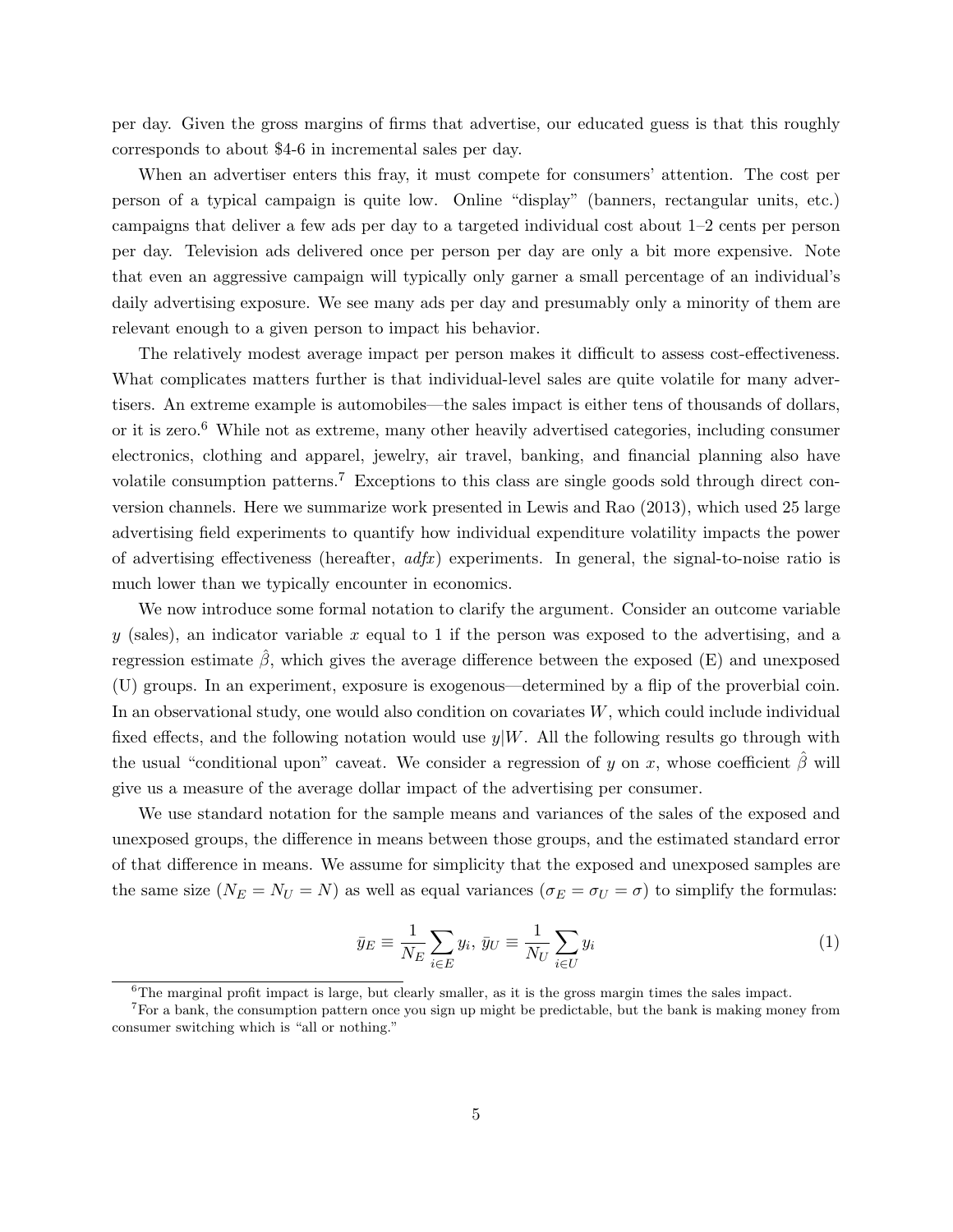$$
\hat{\sigma}_E^2 \equiv \frac{1}{N_E - 1} \sum_{i \in E} (y_i - \bar{y}_E)^2, \ \hat{\sigma}_U^2 \equiv \frac{1}{N_U - 1} \sum_{i \in U} (y_i - \bar{y}_U)^2 \tag{2}
$$

$$
\Delta \bar{y} \equiv \bar{y}_E - \bar{y}_U \tag{3}
$$

$$
\hat{\sigma}_{\Delta \bar{y}} \equiv \sqrt{\frac{\hat{\sigma}_E^2}{N_E} + \frac{\hat{\sigma}_U^2}{N_U}} = \sqrt{\frac{2}{N}} \cdot \hat{\sigma}
$$
\n(4)

We focus on two familiar econometric statistics. The first is the  $R^2$  of the regression of *y* on *x*, which gives the fraction of the variance in sales explained by the advertising (or, in the model with covariates, the partial  $R^2$  after first partialling out covariates—for more explanation, see Lovell, 2008):

$$
R^{2} = \frac{\sum_{i \in U} \left(\bar{y}_{U} - \bar{y}\right)^{2} + \sum_{i \in E} \left(\bar{y}_{E} - \bar{y}\right)^{2}}{\sum_{i} \left(y_{i} - \bar{y}\right)^{2}} = \frac{2N\left(\frac{1}{2}\Delta\bar{y}\right)^{2}}{2N\hat{\sigma}^{2}} = \frac{1}{4}\left(\frac{\Delta\bar{y}}{\hat{\sigma}}\right)^{2}
$$
(5)

Second is the *t*-statistic for testing the hypothesis that the advertising had no impact:

$$
t_{\Delta \bar{y}} = \frac{\Delta \bar{y}}{\hat{\sigma}_{\Delta \bar{y}}} = \sqrt{\frac{N}{2}} \left( \frac{\Delta \bar{y}}{\hat{\sigma}} \right)
$$
 (6)

In both cases, we have related a standard regression statistic to the ratio between the average impact on sales and the standard deviation of sales between consumers.

In the following hypothetical example, we calibrate values using approximately median values from 19 retail sales experiments run at Yahoo!. For expositional ease, we will discuss it as if it is a single experiment. The campaign goal is a 5% increase in sales during the two weeks of the campaign, which we will use as our "impact period" of interest. During this period, customers of this advertiser make purchases with a mean of \$7 and a standard deviation of \$75.<sup>8</sup> The campaign costs \$0.14 per customer, which amounts to delivering 20–100 display ads at a price of \$1-\$5 CPM,<sup>9</sup> and the gross margin (markup over cost of goods sold, as a fraction of price) is assumed to be about 50%.<sup>10</sup> A 5% increase in sales equals \$0.35 per person, netting profits of \$0.175 per person. Hence, the goal for this campaign is to deliver a  $25\%$  return on investment (ROI):  $$0.175/\$0.14 = 1.25$ <sup>11</sup>

The estimation challenge facing the advertiser in this example is to detect a  $$0.35$  difference in sales between the treatment and control groups amid the noise of a \$75 standard deviation in sales. The ratio is very low:  $0.0047$ . From our derivation above, this implies an  $R^2$  of:

$$
R^2 = \frac{1}{4} \cdot \left(\frac{\$0.35}{\$75}\right)^2 = 0.0000054\tag{7}
$$

<sup>&</sup>lt;sup>8</sup>Based on data-sharing arrangements between Yahoo! and a number of advertisers spanning the range from discount to high-end retailers, the standard deviation of sales is typically about 10 times the mean. Customers purchase goods relatively infrequently, but when they do, the purchases tend to be quite large relative to the mean.

<sup>9</sup>CPM is the standard for impression-based pricing for online display advertising. It stands for "cost per mille" or "cost per thousand;" M is the roman numeral for 1,000.

<sup>&</sup>lt;sup>10</sup>We base this assumption on our conversations with retailers and our knowledge of the industry.

<sup>&</sup>lt;sup>11</sup>For calibration purposes, note that if the gross margin were  $40\%$  instead of 50%, this would imply a 0% ROI.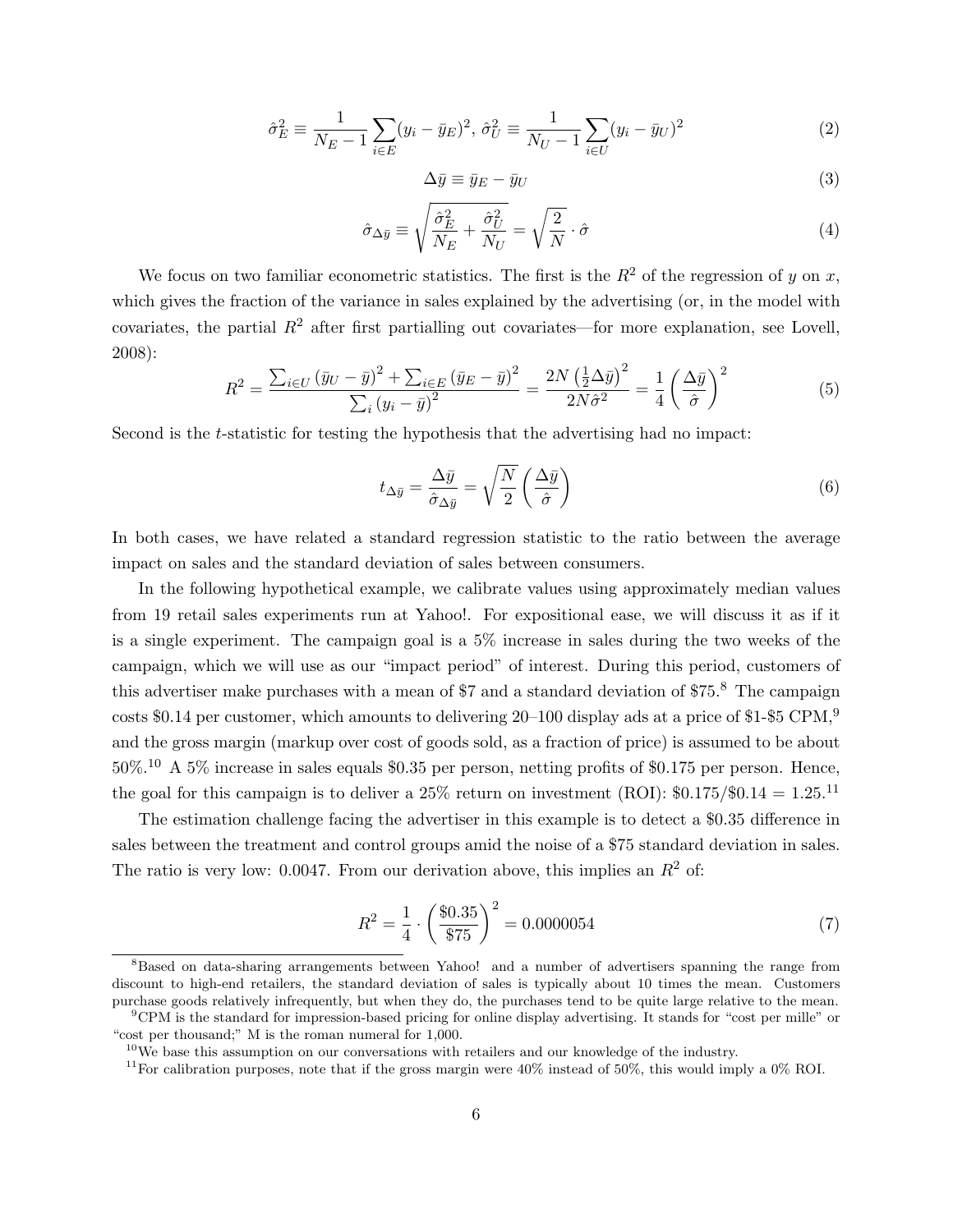That is, even for a *successful* campaign with a *relatively large* ROI, we expect an  $R^2$  of only *0.0000054*. This will require a very large *N* to identify any influence at all of the advertising, let alone give a precise confidence interval. Suppose we had 2 million unique users evenly split between test and control in a fully randomized experiment. With a true ROI of 25% and a ratio of 0.0047 between impact size and standard deviation of sales, the expected *t*-stat is 3.30, using the above formula. This corresponds to a test with power of about 95% at the 10% (5% one-sided) significance level, as the normally distributed t-stat should be less than the critical value of 1.65 about 5% of the time given the true effect is a  $25\%$  ROI. With 200,000 unique customers, the expected t-stat is 1.04, indicating the test is hopelessly underpowered to reliably detect an economically relevant impact: under the alternative hypothesis of a healthy 25% ROI, we fail to reject the null 74% of the time.<sup>12</sup>

The low  $R^2 = 0.0000054$  for the treatment variable x in our hypothetical randomized trial has serious implications for observational studies, such as regression with controls, difference-indifferences, and propensity score matching. A very small amount of endogeneity would *severely bias* estimates of advertising effectiveness. An omitted variable, misspecified functional form, or slight amount of correlation between browsing behavior and sales behavior generating *R*<sup>2</sup> on the order of 0.0001 is a *full order of magnitude* larger than the true treatment effect. Compare this to a classic economic example such as the Mincer wage/schooling regression (Mincer, 1962), in which the endogeneity is roughly  $1/8$  the treatment effect (Card, 1999). For observational studies, it is always important to ask, "What is the partial  $R^2$  of the treatment variable?" If it is very small, as in the case of advertising effectiveness, clean identification becomes paramount, as a small amount of bias can easily translate into an economically large impact on the coefficient estimates.

Our view has not yet been widely adopted, however, as evidenced by the following quotation from the president of comScore, a large data-provider for online advertising:

Measuring the online sales impact of an online ad or a paid-search campaign—in which a company pays to have its link appear at the top of a page of search results—is straightforward: We determine who has viewed the ad, then compare online purchases made by those who have and those who have not seen it.

#### M. Abraham, 2008. *Harvard Business Review*

The argument we have made shows that simply comparing exposed to unexposed can lead to bias that is many orders of magnitude larger than the true size of the effect. Indeed, this methodology led the author to report as much as a 300% improvement in outcomes for the exposed group, which seems surprisingly high (it would imply, for instance, that advertisers are grossly underadvertising).

 $12$ Note that when a low powered test does, in fact, correctly reject the null, the point estimates conditional on rejecting will be significantly larger than the alternatively hypothesized ROI.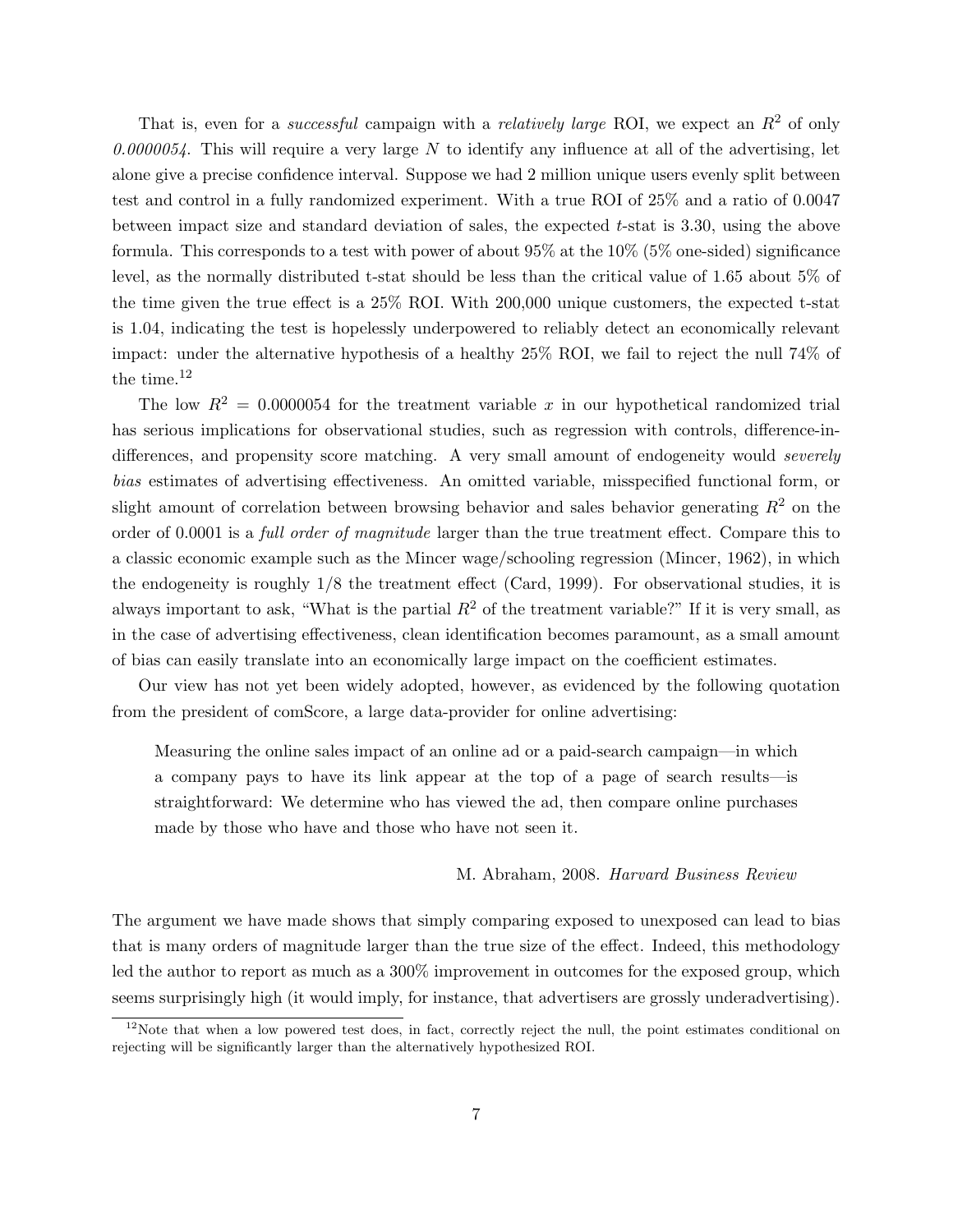Since all ads have some form of targeting, $13$  endogeneity is always a concern. For example, most display advertising aims to reach people likely to be interested in the advertised product, where such interest is inferred using demographics or past online behavior of that consumer. Similarly, search advertising targets consumers who express interest in a good at a particular point in time, where the interest is inferred from their search query (and potentially past browsing behavior). In these cases, comparing exposed to unexposed is precisely the *wrong* thing to do. By creating exogenous exposure, the first generation of advertising experiments have been a step in the right direction. Experiments are ideal—necessary, in fact—for solid identification.

Unfortunately, for many advertised products the volatility of sales means that even experiments with millions of unique users can still be underpowered to answer basic questions such as "Can we reject the null hypothesis that the campaign had zero influence on consumer behavior?" Measuring sales impact, even in the short-run, turns out to be much more difficult than one might have thought. The ability to randomize ad delivery on an individual level and link it to data on customer-level purchasing behavior has opened up new doors in measuring advertising effectiveness, but the task is still by no means easy. In the remainder of the paper we discuss these challenges. The next section focuses on using the right metrics to evaluate advertising.

#### 3 The evolution of advertising metrics

The click-through-rate, or CTR, has become ubiquitous in the analysis and decision-making surrounding online advertising. It is easy to understand why: clicks are cleanly defined, easily measurable, and occur relatively frequently. An obvious but intuitively appealing characteristic is that an ad-click cannot occur in the absence of an ad. If one runs 100,000 ads and gets a 0.2% CTR (a typical rate for a display ad or a low-ranked search ad), it is tempting to conclude the ad caused 200 new website visits. The assumption may well be true for new or little-known brands. But for well-known advertisers, there are important ways that consumers might navigate to the site in the absence of an ad, such as browsing directly to the site by typing the name in the URL window of the browser or finding it in organic (that is, not paid or "sponsored") search results on a topic like "car rental." It is a mistake to assume that *all* of those 200 visits would not have occurred in the absence of the ad—that is, those clicks may be crowding out visits that would have happened via other means (Kumar and Yildiz, 2011; Chan et al., 2010).

The overcounting problem is surmountable with randomized trials where the control group is used to estimate the "baseline arrival rate." For example, a sponsored search ad could be turned off during random times of the day and the firm could measure arrivals from the search engine for

<sup>&</sup>lt;sup>13</sup>"Untargeted" advertising usually has implicit audience targeting based on where the ads are shown or implicit complementary targeting due to other advertisers purchasing targeted inventory and leaving the remnant inventory to be claimed by advertisers purchasing "untargeted" advertising inventory.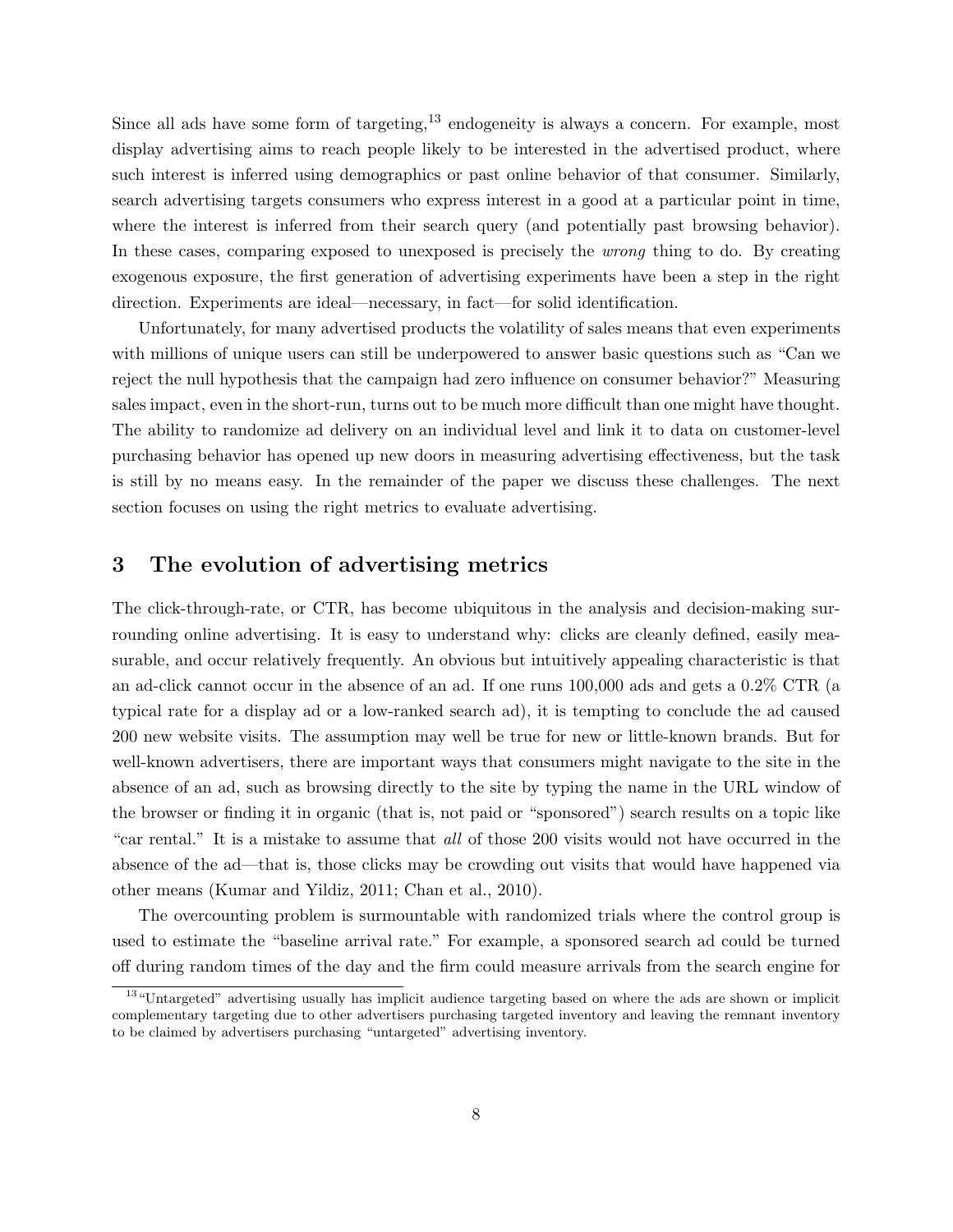when the ad is running and when it is not (this approach is used in Blake et al.,  $2013$ ).<sup>14</sup> A deeper problem with the CTR is what it misses. First, it does little for "brand advertisers"—firms that are not trying to generate immediate online sales, but rather to promote awareness and good-will for the brand. To assess their spend, brand advertisers have traditionally relied on surveys that attempt to measure whether a campaign raised the opinion of the firm in the minds of their target consumers (Goldfarb and Tucker, 2011b). Linking the surveys to future purchasing behavior adds another layer of complexity, both because the time frame from exposure to sale is longer (something we will discuss in more detail in Section 5) and because it requires a reliable link from hypothetical responses to actual behavior, which can be fraught with what is known as "hypothetical bias" (Dickie et al., 1987; Murphy et al., 2005). One common approach to neutralize hypothetical bias is to use the surveys primarily for relative comparison of advertising campaigns.

For advertisers that sell goods both online and in brick-and-mortar stores the click (or online conversions) can be a poor proxy for overall ROI. Lewis and Reiley (2013b) show that for a major retailer, the *majority* of the sales impact comes offline. Johnson, Lewis, and Reiley (2013) link the o✏ine impact to consumers who lived in close physical proximity to one of the retailer's locations. These studies indicate purely online measurements can induce a large negative bias in measuring the returns to advertising. For firms that do business on and offline it is essentialy to develop the infrastructure to link online ad exposure to offline sales.

The click is an intermediate metric for short-term sales (and short-term sales might be considered a further downstream metric for the net-present-discounted value of a customer). Alternatively, however, advertisers can now run "cost per acquisition" (CPA) advertising on many ad exchanges.<sup>15</sup> An acquisition, or conversion, is defined as a successful transaction that has a "qualifying connection" to the advertisement. On the surface, focusing on conversions seems more attractive than clicks because it is a step closer to sales. Unfortunately this benefit brings with it what is known as the "attribution problem:" which ad gets "credit" for a given sale? Suppose a consumer views and clicks a given ad, but does not purchase on the same day. Over the next few days, she sees a host of other ads for the product (which is likely, given a practice known as "re-targeting") and then purchases the good. Which ad should get credit for the purchase?

Ad exchanges tend to use a set of rules to solve these problems from an accounting perspective. Common rules include requiring a click for credit or only counting the "last click" (so if a consumer clicks a re-targeted ad, that ad gets credit). Requiring a click seems to make sense and is enormously practical as it means a record of all viewers that see the ad but do not click need not be saved.<sup>16</sup> However, requiring a click errs in assuming that ads can only have an impact through clicks, which is empirically not true (Lewis et al., 2012). The "last click" rule also has intuitive appeal. The

 $14$ Despite the simplicity of their design, Blake et al. estimate that their employer, eBay, had been wasting tens of millions of dollars a year.

<sup>15</sup>But not the major search engines, as of August 2013.

<sup>&</sup>lt;sup>16</sup>A CTR of  $\approx 0.2\%$ , meaning, storage and processing costs of only clicks involves only  $\frac{1}{500}$  of the total ad exposure logs.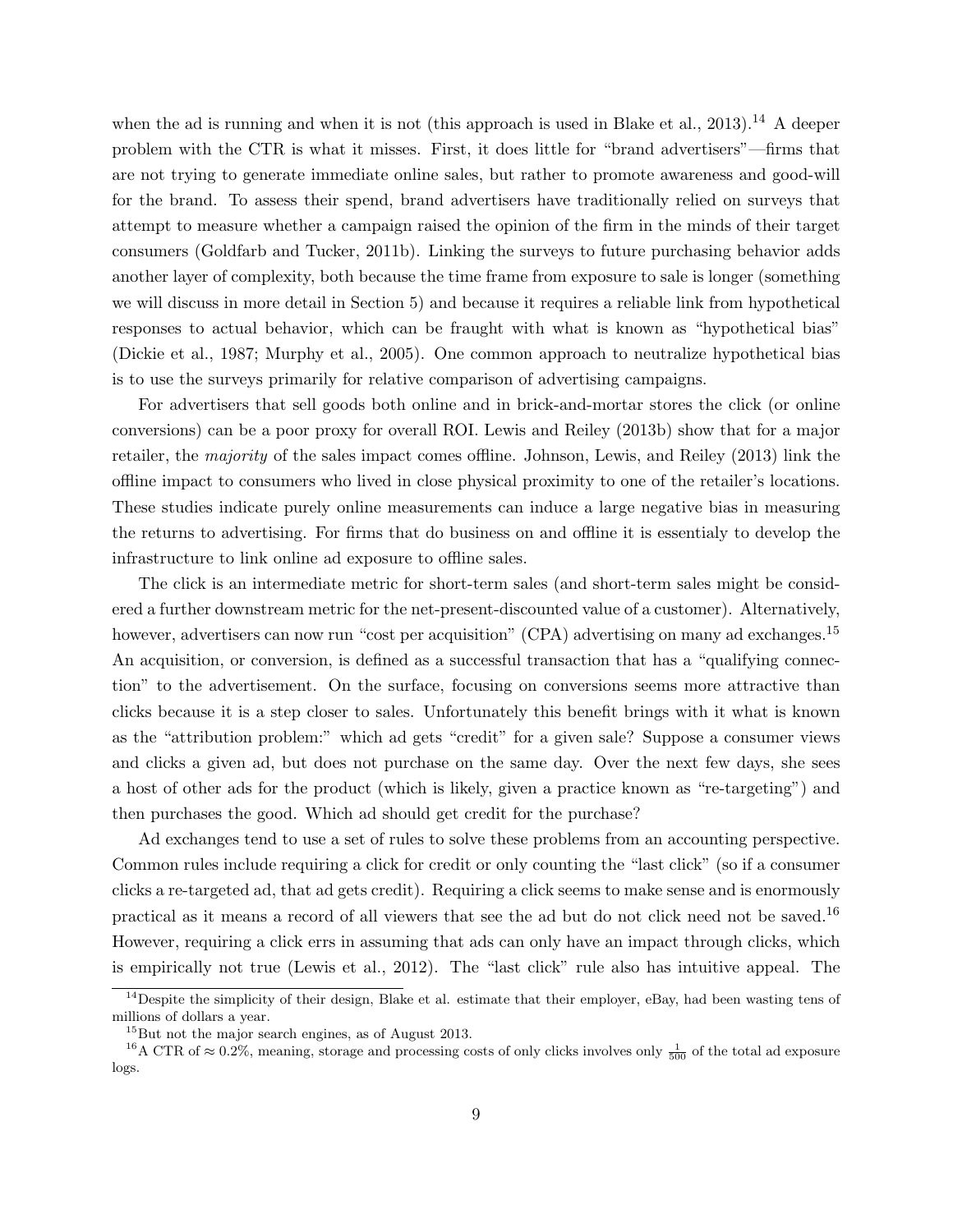reasoning goes as follows: had the last click not occurred, the sale would not have happened. Even if this were true, which we doubt, the first click or ad view might have led to web search, or other activity, including the behavioral markers used for re-targeting, which made the last click possible. The causal attribution problem is typically "solved" by ad-hoc rules set by the ad exchange or publisher, such as "the first ad and the last ad viewed before purchase each get 40% of the credit, while the intermediate ad views share the remaining  $20\%$  of the credit for the purchase."<sup>17</sup> A proliferation of such rules gives practitioners lots of choices, but none of them necessarily gives an unbiased measurement of the performance of their ad spending. In the end, such complicated payment rules might make the click more attractive after all.

The attribution problem is also present in the question of complementaries between display and search advertising. Recent work has shown that display ads causally influence search behavior (Lewis and Nguyen, 2013). The authors demonstrate this by comparing the search behavior of users exposed to the campaign ad to users who would have been served the campaign ad but were randomly served a placebo. Brand-related keywords were significantly more prevalent in the treatment group as compared to the control. The attribution problem has received more attention in online advertising because of the popularity of cost-per-acquisition and cost-per-click payment mechanisms, but it applies to offline settings as well. How do we know, for example, whether an online ad was more responsible for an online conversion than was the television ad that same user saw? Nearly every online campaign occurs contemporaneously with a firm's offline adverising through media such as billboards and television because large advertisers are continuously advertising across many media.<sup>18</sup> Directly modeling the full matrix of first-order interactions is well beyond the current state of the art. Indeed in every paper we know of evaluating online advertising, the interactions with offline spending is ignored.

Our discussion thus far has indicated that the evolution of advertising metrics has brought forth new challenges linking these metrics to the causal impact on sales. However one way in which intermediate metrics have proved unambiguously useful for advertisers is providing relatively quick feedback on targeting strategies allowing for algorithmic adjustments to the ad serving plan. For instance, one is not likely to be comfortable assuming that the click captures all relevant effects of the ad, but might be comfortable assuming that a higher CTR is always better than a lower CTR (this may be true for a class of advertisements a firm uses, for instance), then bandit algorithms can be applied to improve the efficiency of advertising spend and give relative comparisons of campaign effectiveness, allowing on to prioritize better performing advertisements (Pandey and Olston, 2006; Gonen and Pavlov, 2007). We discuss these advances in more detail in Section 7.

<sup>17</sup>Source: https://support.google.com/analytics/bin/answer.py?hl=en&answer=1665189

<sup>&</sup>lt;sup>18</sup>(Lewis and Reiley, 2013a) show that Super Bowl commercials cause viewers to search for brand-related content across a wide spectrum of advertisers.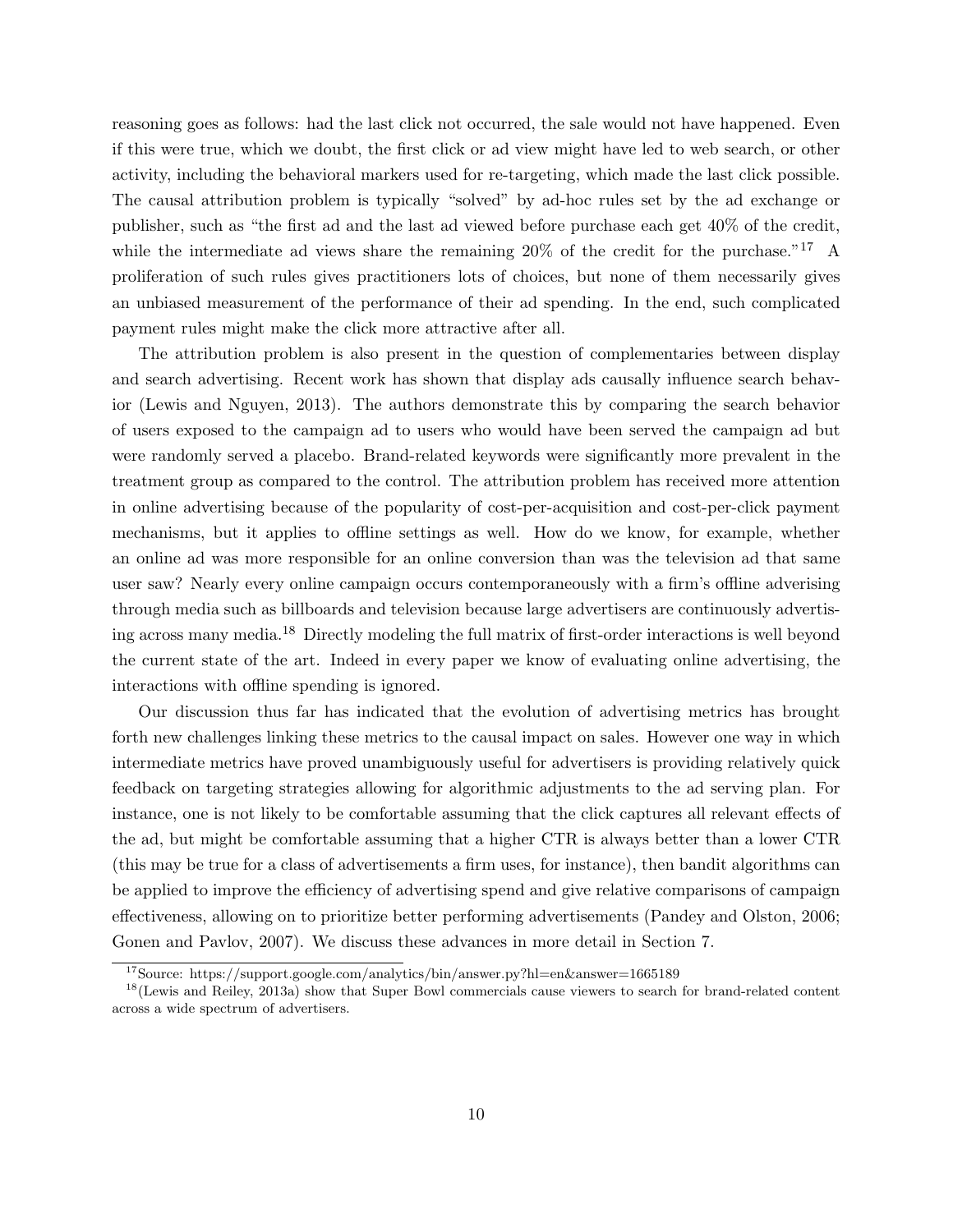#### 4 A case study of a large-scale advertising experiment

To get a better idea of how large advertising experiments are actually run, in this section we present a case study taken from Lewis and Reiley (2013b) (herein "LR"). LR ran a large-scale experiment for a major North American retailer. The advance the paper makes is linking existing customers in the retailer's sales records, for both online and brick-and-mortar sales, to a unique online user identifier, in this case the customer's Yahoo! username.

The experiment was conducted as follows. The match yielded a sample of 1,577,256 individuals who matched on name and either email or postal address. The campaign was targeted only to existing customers of the retailers as determined by the match. Of these matched users, LR assigned 81% to a treatment group who subsequently viewed two advertising campaigns promoting the retailer when logged into Yahoo's services. The remaining 19% were assigned to the control group and prevented from seeing any of the retailer's ads from this campaign on the Yahoo! network of sites. The simple randomization was designed to make the treatment-control assignment independent of all other relevant variables.

| Table 1: Summary Statistics for the Campaigns                                                                                                                                                                                                                                                                                    |                |                      |                           |
|----------------------------------------------------------------------------------------------------------------------------------------------------------------------------------------------------------------------------------------------------------------------------------------------------------------------------------|----------------|----------------------|---------------------------|
|                                                                                                                                                                                                                                                                                                                                  | Campaign 1     |                      | Campaign 2 Both Campaigns |
| Time Period Covered                                                                                                                                                                                                                                                                                                              | Early Fall '07 | Late Fall '07        |                           |
| Length of Campaign                                                                                                                                                                                                                                                                                                               | 14 days        | $10 \ \mathrm{days}$ |                           |
| Number of Ads Displayed                                                                                                                                                                                                                                                                                                          | 32,272,816     | 9,664,332            | 41,937,148                |
| Number of Users Shown Ads                                                                                                                                                                                                                                                                                                        | 814,052        | 721,378              | 867,839                   |
| % Treatment Group Viewing Ads                                                                                                                                                                                                                                                                                                    | 63.7%          | 56.5%                | 67.9%                     |
| Mean Ad Views per Viewer                                                                                                                                                                                                                                                                                                         | 39.6           | 13.4                 | 48.3                      |
| $\alpha$ $\mathbf{r}$ $\mathbf{r}$ $\mathbf{r}$ $\mathbf{r}$ $\mathbf{r}$ $\mathbf{r}$ $\mathbf{r}$ $\mathbf{r}$ $\mathbf{r}$ $\mathbf{r}$ $\mathbf{r}$ $\mathbf{r}$ $\mathbf{r}$ $\mathbf{r}$ $\mathbf{r}$ $\mathbf{r}$ $\mathbf{r}$ $\mathbf{r}$ $\mathbf{r}$ $\mathbf{r}$ $\mathbf{r}$ $\mathbf{r}$ $\mathbf{r}$ $\mathbf{r}$ |                |                      |                           |

*Source*: Lewis and Reiley (2013b).

The treatment group of 1.3 million Yahoo! users was exposed to two different advertising campaigns over the course of two months in fall 2007, separated by approximately one month. Table 1 gives summary statistics for the campaigns, which delivered 32 million and 10 million impressions, respectively. The two campaigns exposed ads to a total of 868,000 users in the 1.3 million-person treatment group. These individuals viewed an average of 48 ad impressions per person.

The experiment indicated an increase in sales of nearly 5% relative to the control group during the campaign, a point estimate which would translate to an extremely profitable campaign (with the retailer receiving nearly a 100% rate of return on the advertising spending). However, purchases had sufficiently high variance (due in part to  $95\%$  of consumers making zero purchases in a given week) to render the point estimate not statistically significantly different from zero at the  $5\%$  level. Controlling for available covariates (age, gender, state of residence) did not meaningfully reduce standard errors. This is good example of how economically important effects of advertising can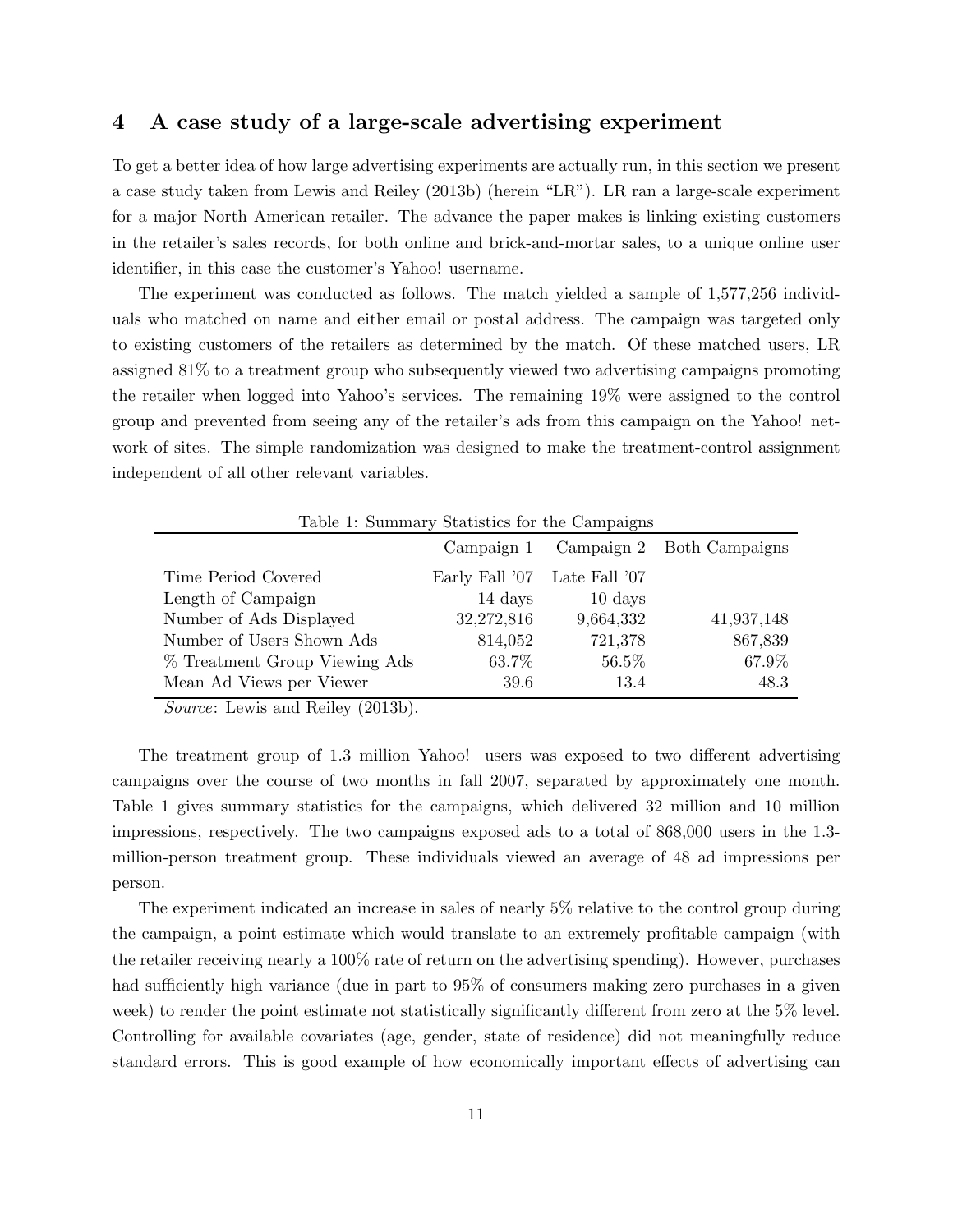be statistically very difficult to detect, even with a million-person sample size. Just as we saw in Section 2, we see here that the effects of advertising are so diffuse, explaining such a small fraction of the overall variance in sales, that the statistical power can be quite low. For this experiment, power calculations show that assuming the alternative hypothesis that the ad broke even is true, the probability of rejecting the null hypothesis of zero effect of advertising is only  $21\%$ .

The second important result of this initial study was a demonstration of the biases inherent in using cross-sectional econometric techniques when there is endogenous advertising exposure. This is important because these techniques are often employed by quantitative marketing experts in industry. Abraham (2008), for example, advocates comparing the purchases of exposed users to unexposed users, despite the fact that this exposure is endogenously determined by user characteristics and browsing behavior, which might easily be correlated with shopping behavior. To expose the biases in these methods, LR temporarily "discarded" their control group and compared the levels of purchases between exposed and (endogenously) unexposed parts of the treatment group. The estimated effects of advertising were three times as large as in the experiment, and with the opposite sign! This erroneous result would also have been deemed highly statistically significant. The consumers who browsed Yahoo! more intensely during this time period (and hence were more likely to see ads) tended to buy less, on average, at the retailer, regardless of whether they saw the ads or not (this makes sense, because as we will see most of the ad effect occured offline). The control group's baseline purchases prior to the ad campaign showed the same pattern. Without an experiment an analyst would have had no way of realizing the extent of the endogeneity bias  $(in this case, four times as large as the true causal effect size) and may have come to a strikingly$ wrong conclusion.

Observing the consistent differences between exposed and unexposed groups over time motivated LR to employ a difference-in-differences estimator. Assuming that any unobserved heterogeneity was constant over time allowed LR to take advantage of both exogenous and endogenous sources of variation in advertising exposure, which turned out to reduce standard errors to the point where the effects were statistically significant at the  $5\%$  level. The point estimate was approximately the same as (though slightly higher than) the straight experimental estimate, providing a nice specification check. With this estimator, LR also demonstrated that the effects of the advertising were persistent for weeks after the end of the campaign, that the effects were significant for in-store as well as online sales (with  $93\%$  of the effect occurring offline), and that the effects were significant even for those consumers who merely viewed but never clicked the online ads (with an estimated 78% of the effect coming from non-clicking viewers). In a companion paper (Lewis and Reiley, 2012), the authors also showed that the effects were particularly strong for the older consumers in the sample—sufficiently strong to be statistically significant even with the simple (less efficient) experimental estimator.

In a follow-up study, Johnson, Lewis, and Reiley (2013, henceforth JLR) improved on some of the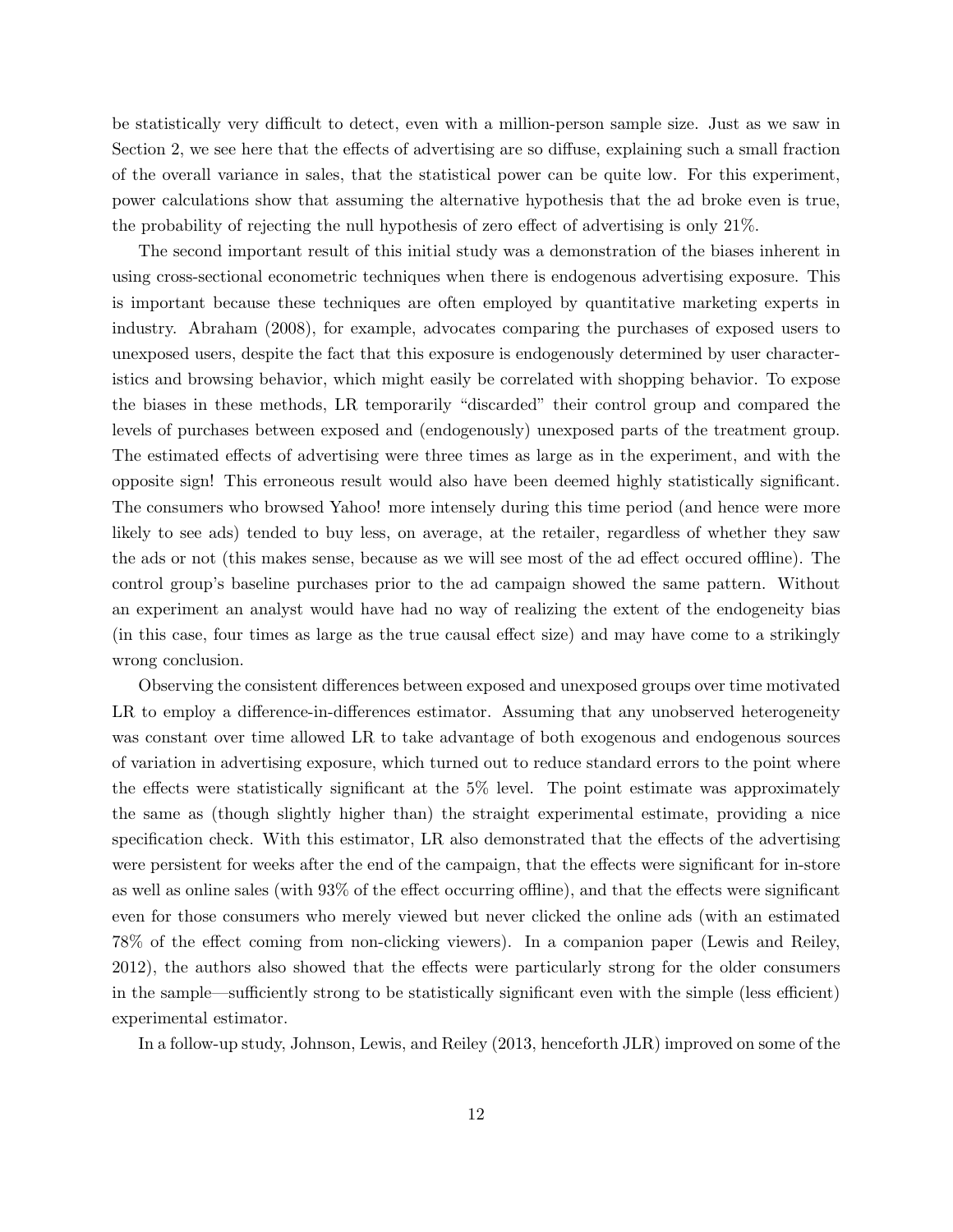weaknesses of the design of the original LR experiment. First, JLR ran "control ads" (advertising one of Yahoo's own services) to the control group, allowing them to record which control-group members would have been exposed to the ad campaign if they had been in the treatment group. This allowed them to exclude from their analysis those users (in both treatment and control groups) who were not exposed to the ads and therefore contributed noise but no signal to the statistics. Second, JLR convinced the advertiser to run equal-sized treatment and control groups, which improved statistical power relative to the LR article's 81:19 split. Third, JLR obtained more detailed data on purchases: two years of pre-campaign sales data on each individual helped to explain some of the variance in purchases, and disaggregated daily data during the campaign allowed them to exclude any purchases that took place before the first ad delivery to a given customer (which therefore could not have been caused by the ads, so including those purchases merely contributed noise to the estimates). The more precise estimates in this study corroborate the results of LR, showing point estimates of a profitable 5% increase in advertising which are statistically significant at the 5% level, though the confidence intervals remain quite wide.

### 5 Activity bias

In the preceding sections, we have presented this argument on an abstract level, arguing that the since the partial  $R^2$  of advertising, even for a successful campaign, is so low (on the order of 0.00001 or less), the likelihood of omitted factors not accounting for this much variation is unlikely, especially since ads are targeted across time and people. In this section we show that our argument is not just theoretical. Here identify a bias that we believe is present in most online ad serving; in past work we gave it the name "activity bias" (Lewis et al., 2011). "Activity bias" is a form of selection bias based on the following two features of online consumer behavior: 1) since one has to be browsing online to see ads, those browsing more actively on a given day are more likely to see your ad, and 2) active browsers tend to do more of *everything online*, including buying goods, clicking links and signing up for services. any of the selection mechanisms that lead to their exposure to the advertising are highly correlated with other online activities. Indeed many of the selection mechanisms that lead to their exposure to the advertisin, such as retargeting<sup>19</sup> and behavioral targeting, are highly correlated with other online activities. Hence, we see that ad exposure is highly and non-causally correlated with many online activities, making most panel and time-series methods subject to bias. In a non-experimental study, the unexposed group, as compared to the group exposed to an ad, typically failed to see the ad for one or both of the following reasons: the unexposed users browsed less actively or the user did not qualify for the targeting of the campaign. When the former fails, we have activity bias. When the latter fails, we have classic selection bias.

In our 2011 paper, we explored three empirical examples demonstrating the importance of

<sup>19</sup>For a discussion and empirical analysis of retargeting see Lambrecht and Tucker (2011).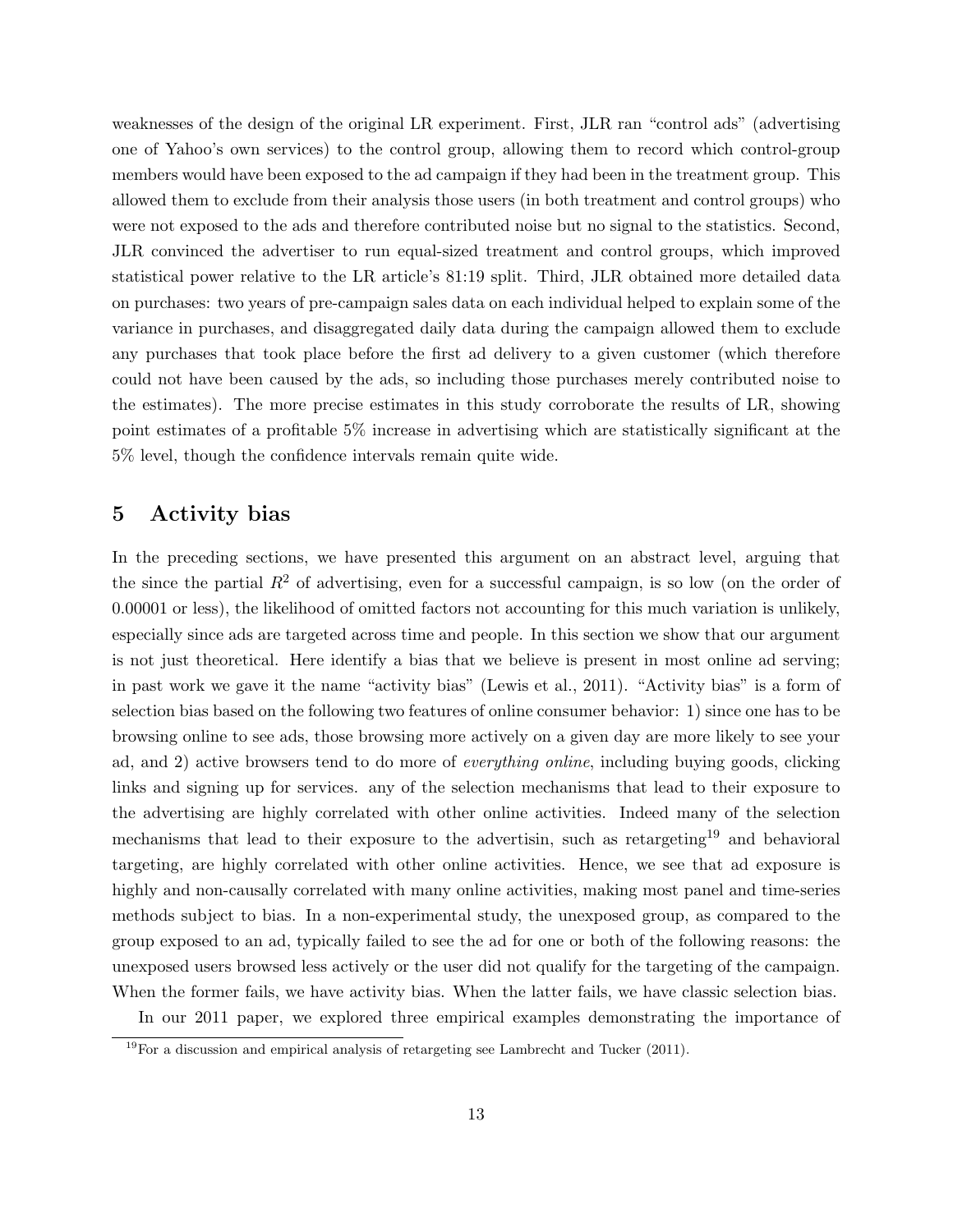

Figure 1: Brand keyword search patterns over time. *Source: Lewis, Rao and Reiley (2011)*

activity bias in different types of web browsing. The first application investigates the causal effects of display ads on users' search queries. In Figure 5 we plot the time series of the number of searches by exposed users for a set of keywords deemed to be brand-relevant for a firm. The figure shows results for a time period that includes a one-day display-advertising campaign for a national brand on www.yahoo.com.

The campaign excluded a randomized experimental control group, though for the moment we ignore the control group and focus on the sort of observational data typically available to advertisers (the treatment group, those that saw the firm's advertisements). The x-axis displays days relative to the campaign date, which is labeled as Day 0. One can easily see that on the date of the ad, ad viewers were much more likely to conduct a brand-relevant search than on days prior or following. The advertising appears to *double* baseline search volume. Is this evidence of a wildly successful ad? Actually, no. Examining the control group, we see almost the same trend. Brand-relevant keyword searches spike for even those who saw a totally irrelevant ad. What is going on? The control group is, by design of the experiment just as active online as the treatment group, searching for more of *everything*, not just the brand-relevant keywords of interest. The time series also shows that search volume is positively serially correlated over time and shows striking day of week effects—both could hinder observational methods. The true treatment-control difference is a statistically significant, but far more modest, 5.1%. Without an experiment, we would have no way of knowing the baseline "activity-related increase" which we infer from the control group. Indeed, we might have been tempted to conclude the ad was wildly successful.

Our second application involves correlation of activity not just across a publisher and search engine, but across very different domains. We ran a marketing study to evaluate the effectiveness of a video advertisement promoting the Yahoo! network of sites. We recruited subjects on Amazon Mechanical Turk, showed them the video and gave them a Yahoo! cookie so we could track their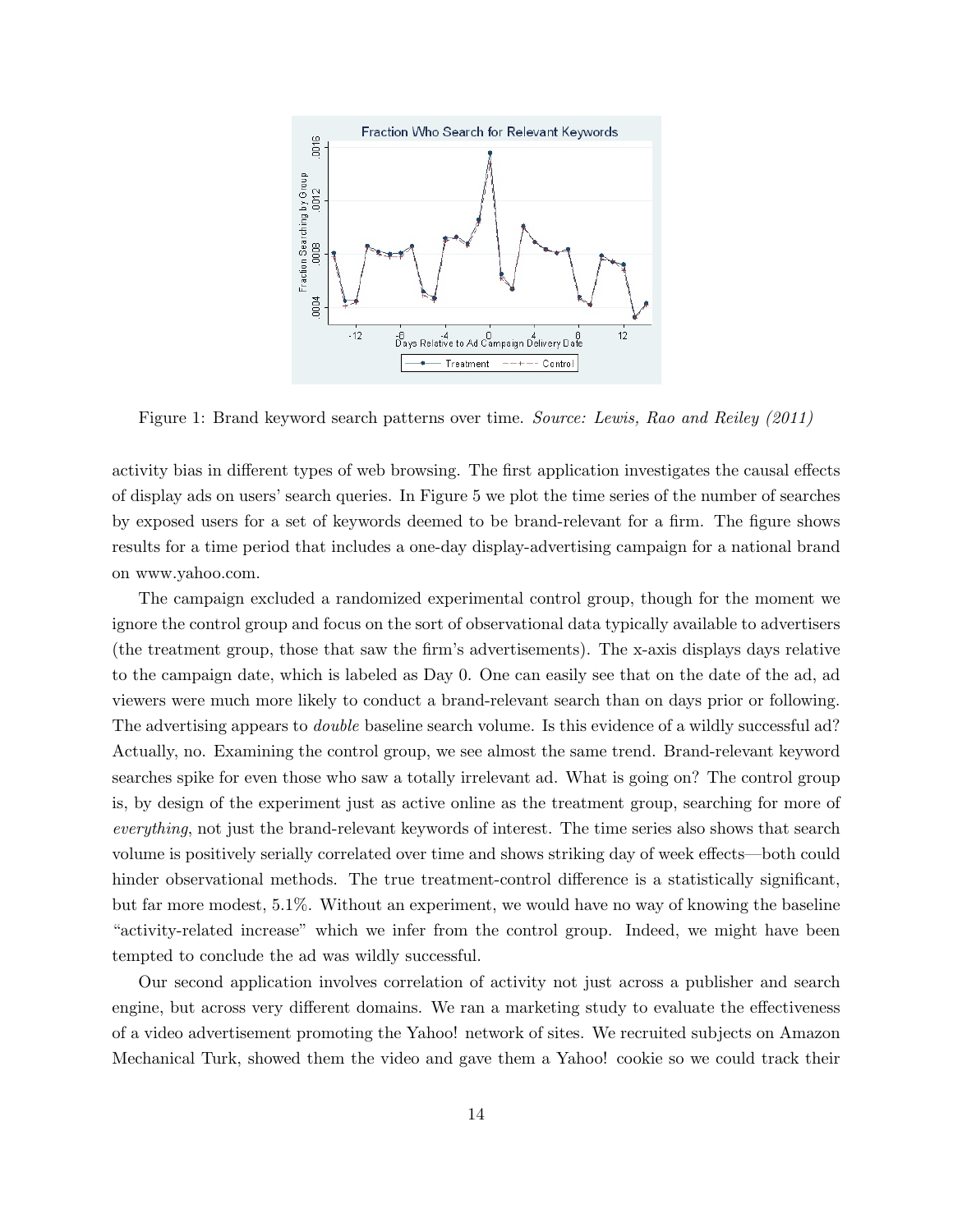future behavior. Using the cookie we could see if the ad really generated more Yahoo! activity. The control group saw a political ad totally unrelated to Yahoo! products and services. Again, we ignore the control group to begin. Figure 5 has the same format as Figure 5 Day 0 on the x-axis labels the day an individual saw the video ad (with the actual calendar date depending on the day the subject participated in the study).

Examining the treatment group, we can see that on the day of and the days following adexposure, subjects were much more likely to visit a Yahoo! site as compared to their baseline propensity, indicating a large apparent lift in engagement. However, data on the control group reveals the magnitude of activity bias—a very similar spike in activity on Yahoo! occurs on the day of placebo exposure as well. Both groups also show some evidence of positive serial correlation in browsing across days: being active today makes it more likely that you will be active tomorrow as compared to several days from now. People evidently do not engage in the same online activities (such as visiting Yahoo! and visiting Amazon Mechanical Turk) every day, but they engage in somewhat bursty activity that is contemporaneously correlated across sites. Online activity leads to ad exposure, which mechanically tends to occur on the same days as outcome measures we hope to affect with advertising. In the absence of a control group, we can easily make errors in causal inference due to activity bias. In this particular case, the true causal effect of the ad was estimated to be small and not statistically significant—given the cost of running a video ad, it was probably not worth showing, but the biased estimates would have led us to a wrong conclusion in this regard.

The third application again involves multiple websites. This time the outcome measure was filling out a new-account sign-up form at an online brokerage advertised on Yahoo! Finance. Again our results show that even those who were randomly selected to see irrelevant placebo ads were much more likely to sign up on the day they saw the (placebo) ad than on some other day. We refer the reader to our original paper for the details, stating here that the results are very similar to the ones we have just presented (the now familiar mountain-shaped graphs are again present). With activity bias it seems that one could erroneously "show" that nearly any browsing behavior is caused by nearly any other browsing behavior! We hope that our results will cause industry researchers to be more cautious in their conclusions. Activity bias is a real form of bias that limits the reliability of observational methods.

In the absence of an experiment, researchers may be able to use some other cross-validation technique in order to check the robustness of causal effects. For example, one could measure the "effect" of movie advertisements on searches for the seemingly irrelevant query "car rental." Similarly, one could check whether (placebo) ad views of a Toyota ad on the New York Times website on May 29 "causes" the same effect on Netflix subscriptions that day as did the actual Netflix ad on the New York Times website on May 30. Differences in differences using such pseudocontrol groups will likely give better estimates of true causal effects than simple time-series or cross-sectional studies, though of course a randomized experiment is superior if it is available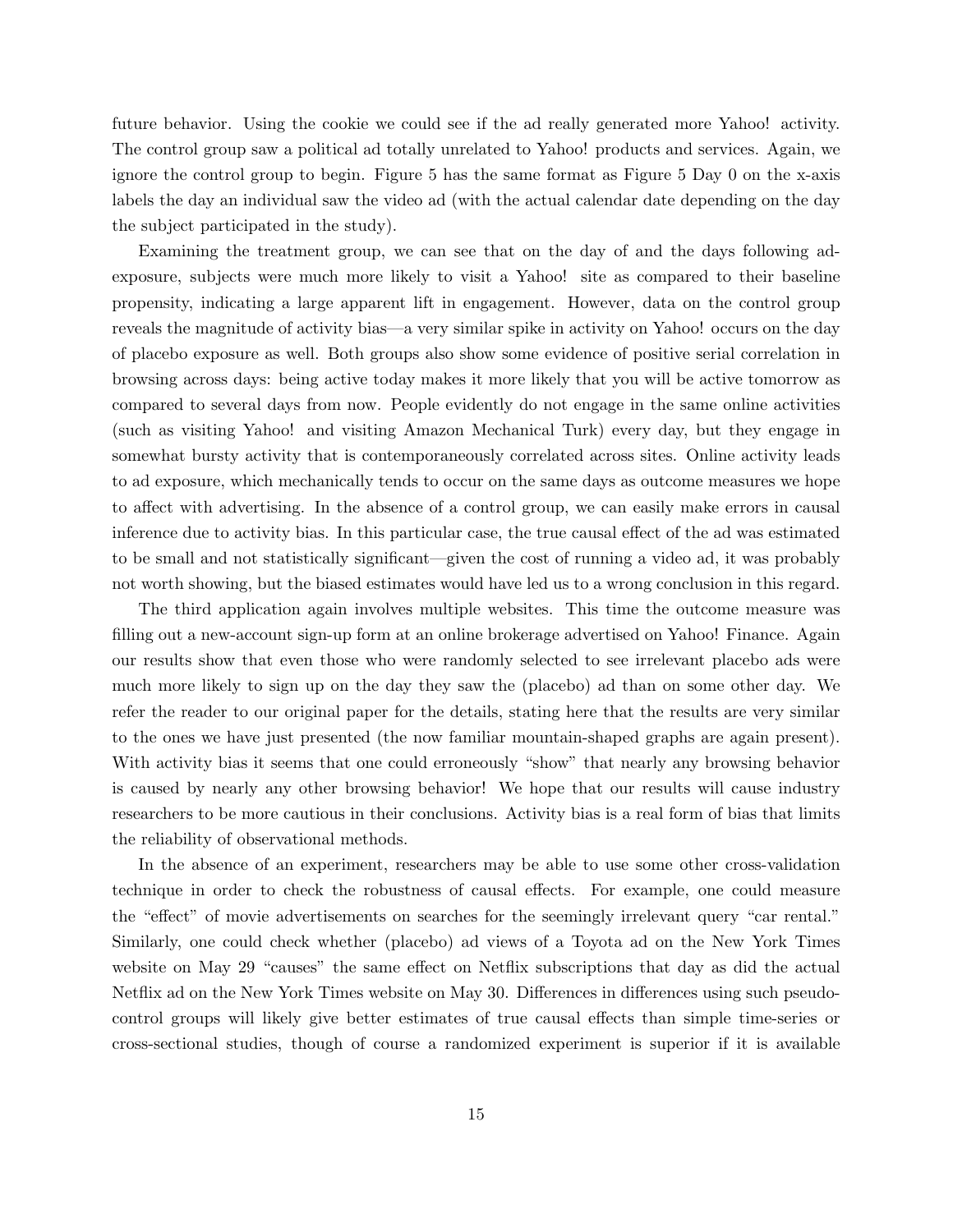

Figure 2: The effect on various Yahoo! usage metric of exposure to treatment/control ads. Panels A-C: Probability of at least 1 visit to the Yahoo! network, Yahoo.com and Mail respectively. Panel D: Total page views on the Yahoo! network. *Source: Lewis, Rao and Reiley (2011)*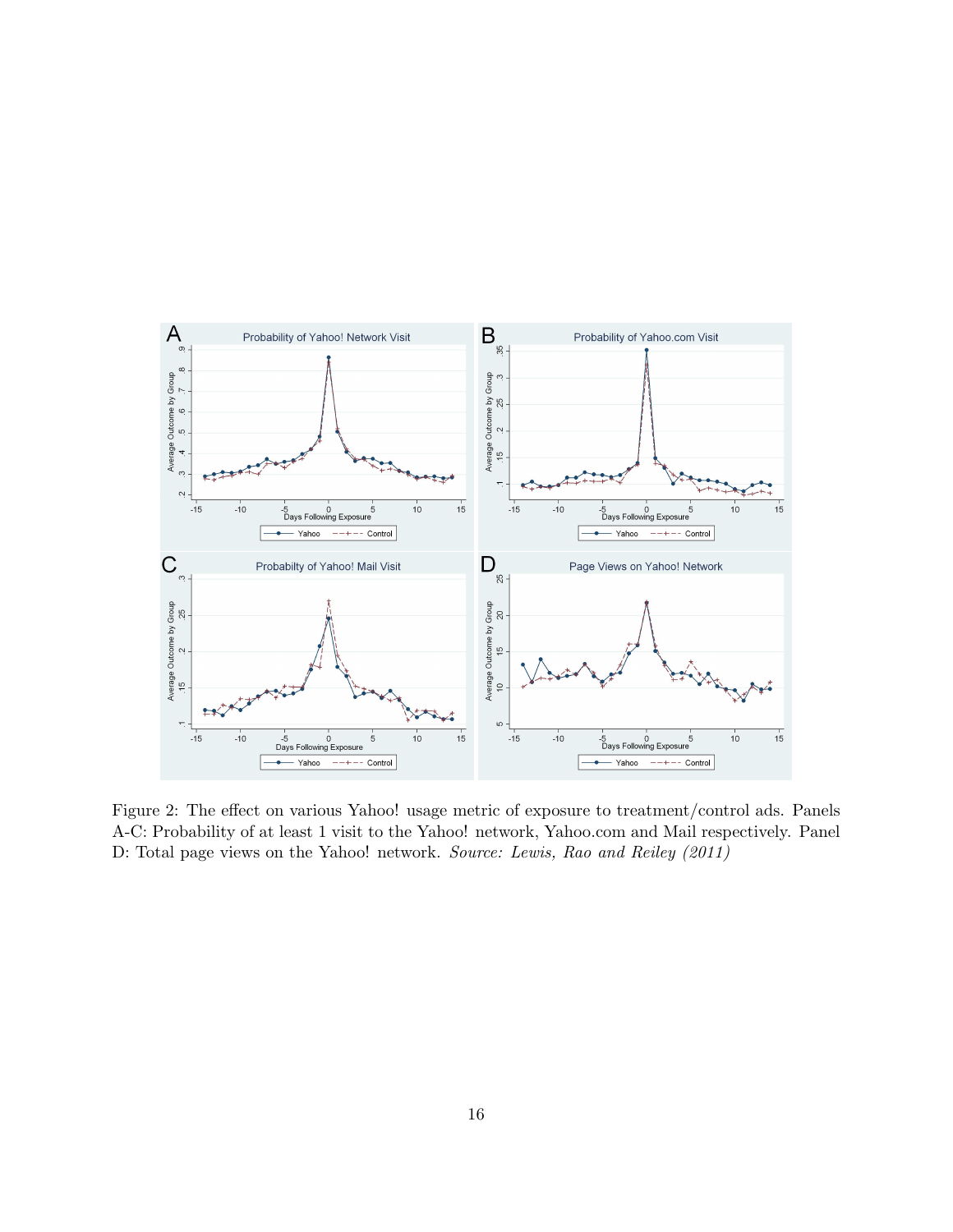(Lewis et al., 2011).<sup>20</sup>

Is activity bias a new phenomenon that is unique to the online domain? While it is not obvious that offline behavior is as bursty and as contemporaneously correlated as online behavior, before our study we did not think these patterns were obvious in online behavior either (and scanning industry white papers, one will see that many others still do not find it obvious!). We believe the importance of activity bias in the offline domain is an open question. It is not difficult to come up with examples in which offline advertising exposure could spuriously correlate with dependent variables of interest. Billboards undoubtedly "cause" car accidents. Ads near hospitals "cause" illness. Restaurant ads near malls probably "cause" food consumption in general. Exposure to ads in the supermarket "saver" are likely correlated with consumption of unadvertised products. And so forth. The superior quality of data (and experiments) available in online advertising has laid bare the presence of activity bias in this domain. We believe the level of activity bias in other domains is an interesting, open question.

### 6 Measuring the long-run returns to advertising

Any study of advertising effectiveness invariably has to specify the window of time to be included in the study. While effects of advertising could in principle last a long time, in practice one must pick a cut-off date. From a business perspective, making decisions quickly is an asset worth trading decision accuracy for at the margin. But can patient scholars (or firms) hope to measure the longrun effects of advertising? Here we address the statistical challenges of this question. The answer, unfortunately, is rather negative. As one moves further and further from the campaign date, the cumulative magnitude of the sales impact tends to increase. (This is not guaranteed, as ads could simply shift purchases forward in time, so a short time window could measure a positive effect while a long time window gives a zero effect. But in practice, we have so far noticed point estimates of cumulative effects to be increasing in the time window we have studied.) However, the amount of noise in the estimate tends to increase faster than the increase in the signal (treatment effect) itself because in the additional data the control and treatment groups look increasingly similar, making long-run studies less statistically feasible than short-run ones. In the remainder of this section we formalize and calibrate this argument.

We again employ the treatment vs. control *t*-statistic indexed by little *t* for time. For concreteness, let time be denominated in weeks. For notational simplicity, we will assume constant variance in the outcome over time, no covariance in outcomes over time,  $2<sup>1</sup>$  constant variance across

 $^{20}$ In some cases, even such placebo tests may fail as the qualifications for seeing the ad may be intrinsically correlated with the desired outcome as may be the case for remarketing and other forms of targeting which account for search activity and browsing behavior.

 $21$ This assumption is clearly false: individual heterogeneity and habitual purchase behavior result in serial correlation in purchasing behavior. However, as we are considering the analysis over time, if we assume a panel structure with fixed effect or other residual-variance absorbing techniques to account for the source of this heterogeneity, this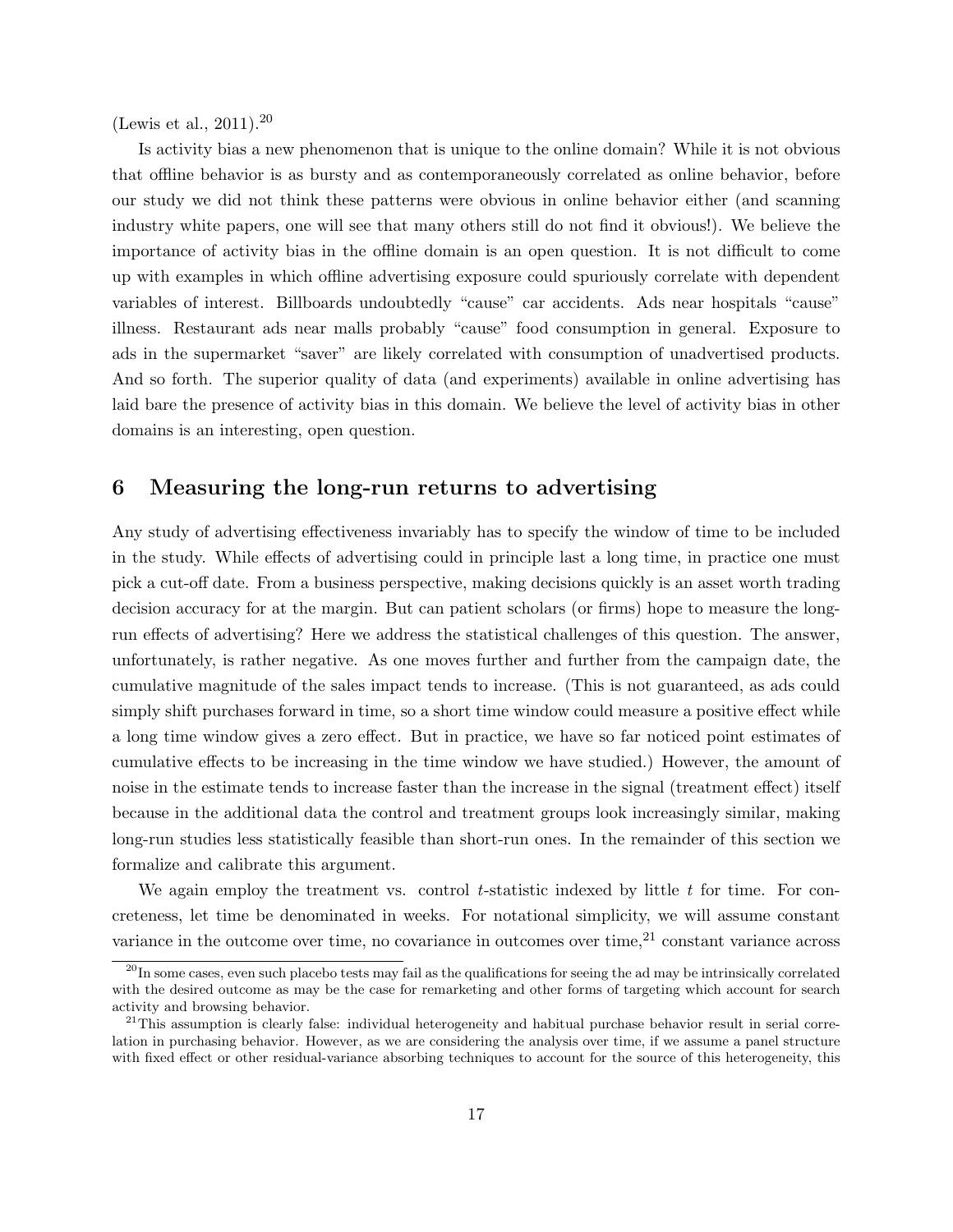exposed and unexposed groups, and balanced group sizes. We will consider the long-term effects by examining a cumulative  $t$ -statistic (against the null of no effect) for  $T$  weeks rather than a separate statistic for each week. We write the cumulative *t*-statistic for *T* weeks as:

$$
t_{\Delta \bar{y}_T} = \sqrt{\frac{N}{2}} \left( \frac{\sum_{t=1}^T \Delta \bar{y}_t}{\sqrt{T} \hat{\sigma}} \right).
$$
\n(8)

At first glance, this *t*-statistic appears to be a typical  $O(\sqrt{T})$  asymptotic rate with the numerator being a sum over *T* ad effects and the denominator growing at a  $\sqrt{T}$  rate. This is where economics comes to bear. Since  $\Delta \bar{y}_t$  represents the impact of a given advertising campaign during and following the campaign (since  $t = 1$  indexes the first week of the campaign),  $\Delta \bar{y}_t \geq 0$ . But the effect of the ad each week cannot be a constant–if it were, the effect of the campaign would be infinite. Thus, it is generally modeled to be decreasing over time.

With a decreasing ad effect, we should still be able to use all of the extra data we gather following the campaign to obtain more statistically significant effects, right? Wrong. Consider the condition necessary for an additional week to increase the *t*-statistic:

$$
t_{\Delta \bar{y}_T} < t_{\Delta \bar{y}_{T+1}} \\
\frac{\sum_{t=1}^T \Delta \bar{y}_t}{\sqrt{T}} < \frac{\sum_{t=1}^{T+1} \Delta \bar{y}_t}{\sqrt{T+1}}
$$

Some additional algebra leads us to

$$
1 + \frac{1}{T} < \left( 1 + \frac{\Delta \bar{y}_{T+1}}{\sum_{t=1}^{T} \Delta \bar{y}_t} \right)^2
$$

which approximately implies

$$
\frac{1}{2} \cdot \frac{1}{T} \sum_{t=1}^{T} \Delta \bar{y}_t < \Delta \bar{y}_{T+1}.
$$
\n(9)

This last expression says, "If the next week's expected effect is less than one-half the average effect over all previous weeks, then adding it in will only reduce precision." Thus, the marginal week can easily cloud the previous weeks, as its signal-to-noise ratio is not sufficiently large enough to warrant its inclusion.<sup>22</sup> If the expected impact of the campaign following exposure decays rapidly (although not necessarily all the way to zero), it is likely that including additional weeks beyond the campaign weeks will decrease the statistical precision.

Suppose that you were just content with the lower bound of the confidence interval increasing

assumption should not be a first-order concern.

 $^{22}$ Note that this expression is completely general for independent random draws under any marginal indexing or ordering. In the identically distributed case, though, the expected mean for the marginal draw is equal to all inframarginal draws, so the inequality always holds.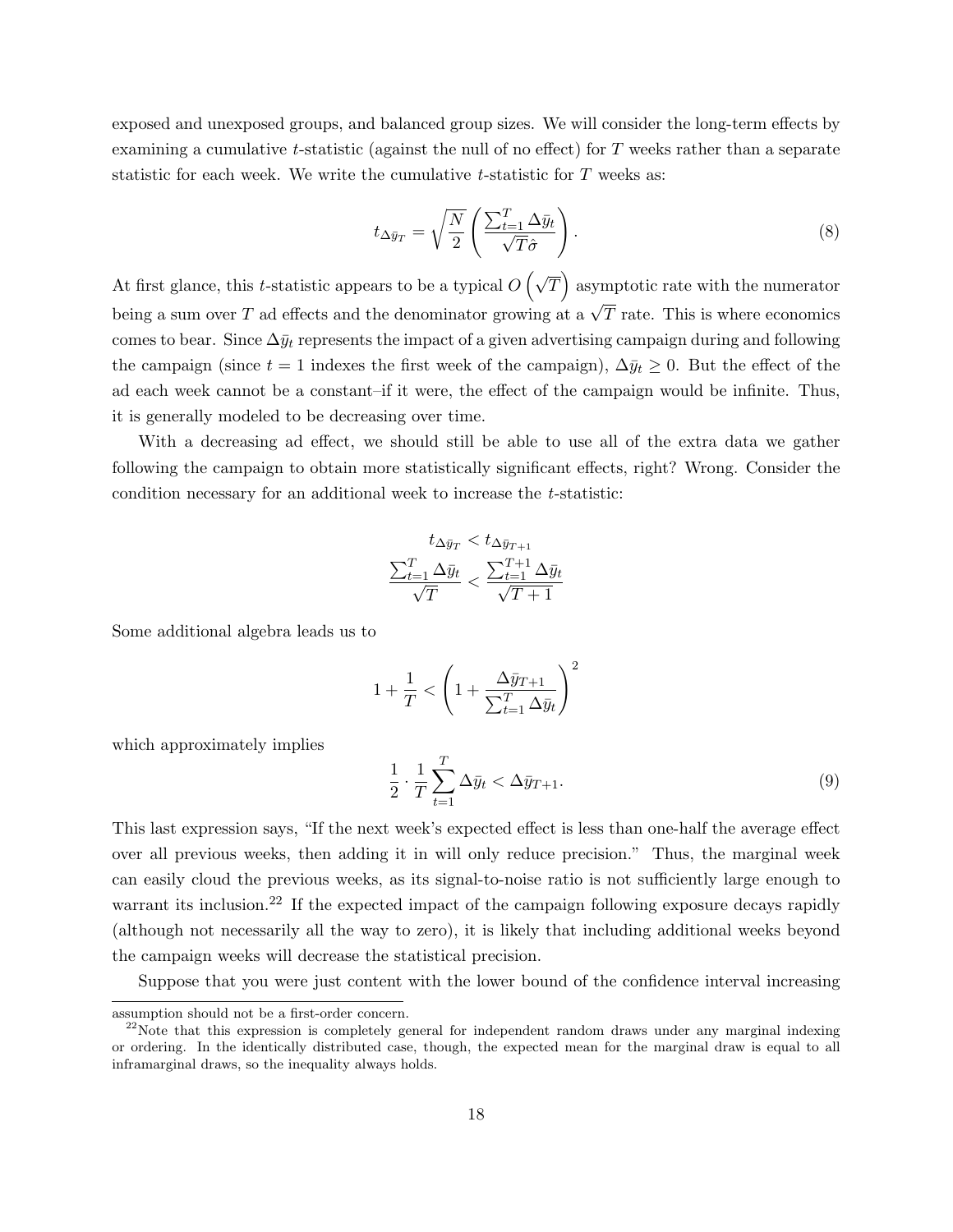in expectation. A similar calculation, under similar assumptions, shows that the lower bound of a 95% confidence interval will increase if and only if

$$
1.96\left(\sqrt{T+1} - \sqrt{T}\right) < \frac{\Delta\bar{y}_{T+1}}{\hat{\sigma}/\sqrt{N}}\tag{10}
$$

where the right-hand expression is the marginal expected *t*-statistic of the  $T + 1^{th}$  week.

We can summarize these insights by returning to our formula for the *t*-statistic:

$$
t_{\Delta \bar{y}_T} = \sqrt{\frac{N}{2}} \left( \frac{\sum_{t=1}^T \Delta \bar{y}_t}{\sqrt{T} \hat{\sigma}} \right).
$$

Since the denominator is growing at  $O(\sqrt{T})$ , in order for the *t*-statistic to grow, the numerator must grow at a faster rate. In the limit we know this cannot be as the the total impact of the advertising would diverge faster than even the harmonic series.<sup>23</sup>

Now ex-ante it is hard to know when the trade-off turns against you. The effect may decay slower than the harmonic series initially and then move towards zero quite quickly. Of course if we knew the pattern of decay, we would have answered the question the whole exercise is asking! So in the end the practitioner must make a judgment call. While choosing longer time frames for advertising effectiveness analyses should capture more of the cumulative effect (assuming that it is generally positive), including additional weeks may just cloud the picture by adding more noise than ad impact. Measuring the effects of advertising inherently involves this sort of "judgment call"—an unsatisfying step in the estimation process for any empirical scientist. But the step is necessary since, as we have shown, estimating the long-run effect of advertising is a losing proposition—the noise eventually overwhelms the signal. The question is "when," and right now our judgment call is to use 1–4 weeks, but this is far from the final word.

### 7 Advances in computational advertising

In traditional media, targeting is typically a human-controlled process of determining the demographic groups most likely to consume the product. Readers may be familiar with Nielsen ratings for television, which break down to viewership by demographic categories. Campaigns often have "reach goals" for specific demographics a firm is interested in advertising to and marketing representatives use a portfolio of media outlets to meet these goals.

Online advertising opens up the possibilities for automated approaches to targeting because online ad delivery systems both gather information about specific users and make real-time ad-

 $23$ We note that an asset with infinite (nominal) returns is not implausible per se (a consol does this), but we do find infinite effects of advertising implausible. The harmonic series is  $\sum \frac{1}{t}$  whereas the requisite series for an increasing *t*-statistic would be  $\approx \sum \frac{1}{\sqrt{t}}$  which diverges much more quickly.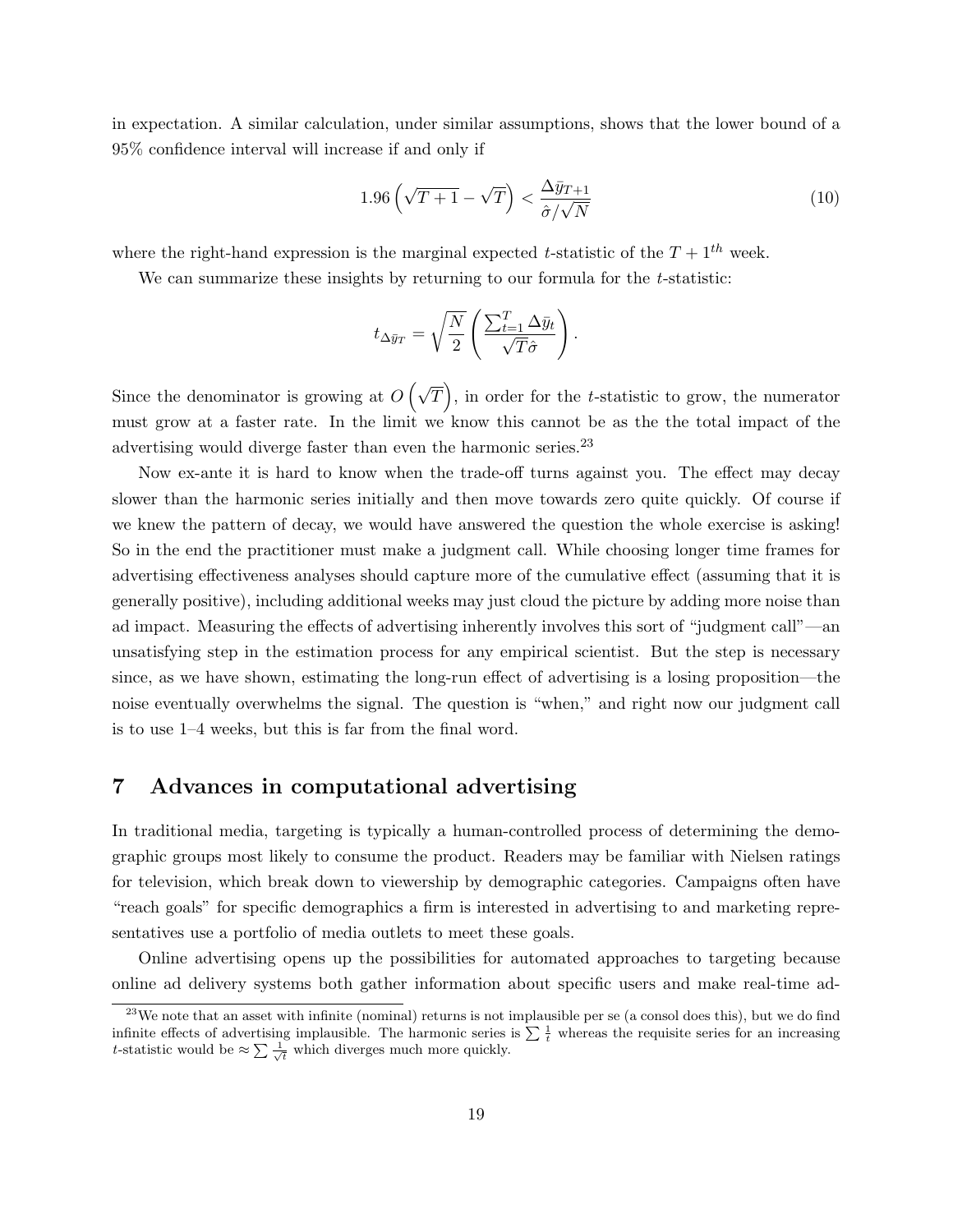serving decisions. "Computational advertising" is described by one of the founders of the field, Andrei Broder, as "a principled way to find the best match between a given user in a given context and a suitable advertisement" (Broder, 2008). In traditional media, you have to specify who you want to advertise to. With computational advertising, you instead specify outcome metrics—an end-goal supported by the system—and automated systems determine how to achieve that goal most efficiently. The end goal could be online sign-ups, clicks to a sales page, and so on. A system will not support all end goals, and some supported goals, such as conversions, might exhibit slow learning because the success rate is so low (1 in 300,000 would not be uncommon for account sign-ups, for instance).

While the details of these systems are well beyond the scope of this paper, we'll give the flavor of how they work. Which display ad to show can be modeled as a multi-armed bandit problem. The possible ads are the "arms" and a user-ad pair is a "pull of the arm." Papers in this literature adapt classic machine learning tools to the ad-serving context (see for instance Pandey et al., 2007). Another approach, which is used in text-link based advertising, is to view the advertisement as a document that must be retrieved and matched to the page the ad is served on, which can be thought of as the query. As indicated by the terminology, this approach models ad-serving using the tools of web search (Rusmevichientong and Williamson, 2006; Cary et al., 2007).

We view (the current incarnation of) computational advertising primarily as automated targeting and local bid adjustment (to equalize CTR across campaigns, for instance). It helps *locally* optimize ad spend by minimizing costs for given a campaign goal. Using a high-level goal, such as clicks or sign-ups, combined with a budget, it reduces the need to set targeting dimensions (reduces not eliminates because one might still set priors for the learning system, which might matter a lot in slow-to-learn tasks) and funnels spend to better performing inventory. Focusing on high-level goals also helps shift the conversation from "who should get ads" to "what do we want to get from our ad spending." Practioners should be cautious, however, that the system does not conflate "the audience most likely to convert" to the "audience that delivers the most *additional* conversions." To see the difference, imagine a customer that would buy anyway, but finds it convenient to click on an ad if he sees one. Paying for this conversion is a total waste of money. In our experience, some automated systems fail to draw this distinction and in doing so, "order anticipate" by advertising to people likely to make a future purchase anyway. A natural solution is to integrate computational advertising with experimental platforms to provide randomization in order to measure incremental conversions.

Computational advertising is promising advance advertising science. It can improve efficiency in the market by providing a better match of advertisements to consumers, thereby creating value, but current systems do not solve all the challenges we have laid out thus far, such as how much of an given action should be attributed to a given ad. For instance, suppose an online brokerage calculates that it nets \$100 in profit from every account sign-up. Should it specify \$100 as a maximum bid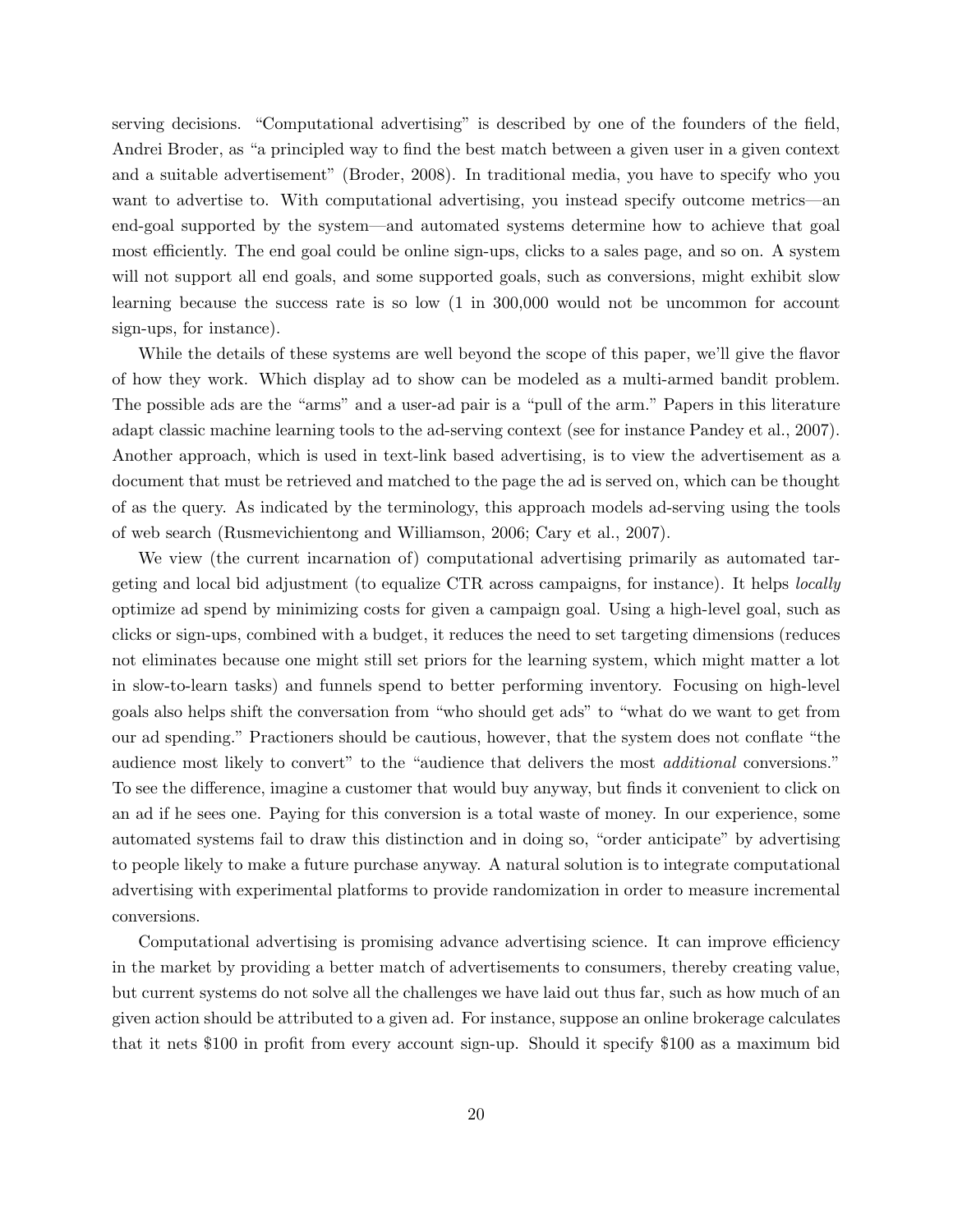an automated system and then "set it and forget it?" Well presumably the brokerage is advertising heavily on TV and other media, including other online media that was not the "last click." Bidding  $$100$  effectively says all this other spending gets zero credit — the firm would over-advertise using this rule. Of course this is just the "attribution problem" reframed from the advertiser's perspective.

The point can be stated succinctly: many of the difficulties we have discussed about globally optimizing ad spending apply to computational advertising as well. One could imagine a system that conducts automated experiments to measure incremental conversions and self-governs bids based on the experimental feedback, and so forth, but we are not there yet in practice. This is the type of advance that, if realized, would revolution the industry. We discuss this theme in the next section.

#### 8 Moving forward

Digital measurement has opened up many doors in measuring advertising effectiveness, but many challenges persist. In this section we look toward the future and discuss how we think many of the existing challenges will be overcome. Overall we expect the advances to mainly come from better experimentation infrastructure to generate high-quality data at scale.

Perhaps the most important advance is the falling cost of experimentation. The first generation of field experiments we ran at Yahoo! randomly selected a relatively small sample of users targeted by the campaign to see an unrelated advertisement. The problem was that an unrelated ad had to be entered into the booking system and run for the users that were randomized into the control group. The booking system was set up so that a firm could run multiple "creatives" (different versions of the ad) for fractions of traffic. What this meant was the unrelated ad had to be fully specified in the booking system. The firm for whom we ran the experiment did not want to let another retailer get the traffic, because the competitor would benefit from the targeting dimensions set up by the retailer (including, for instance, past purchasing behavior). The solution was to use charity ads for the control group. But this meant that either the advertiser had to pay for the control ads or Yahoo! had to donate them—both options came at a cost that increased linearly in the size of the control group, meaning that first generation experiments had relatively small control groups.

A small control group not only hurts power but also makes experimentation less useful as an evaluative tool. An experiment with 90% of subjects in the treatment group and 10% in the control has the same power as one with  $10\%$  in the treatment and  $90\%$  control. If control ads are free, then the an advertiser could run 9 of the latter for the cost of 1 of the former.<sup>24</sup> For control ads to be

 $^{24}$ Note that the statistical gains from such a change in experimental design are 3-fold. Further altering the design, assuming constant returns to scale from advertising (Lewis, 2010; Johnson et al., 2012), by concentrating the 90% treatment group's ad impressions all within a smaller 10% treatment group expects an impact that is 9 times as large, resulting in the equivalent ad effectiveness insights from running 81 of the  $90\%/10\%$  experiments, producing confidence intervals of the ROI that are 9 times more precise at no additional advertising cost.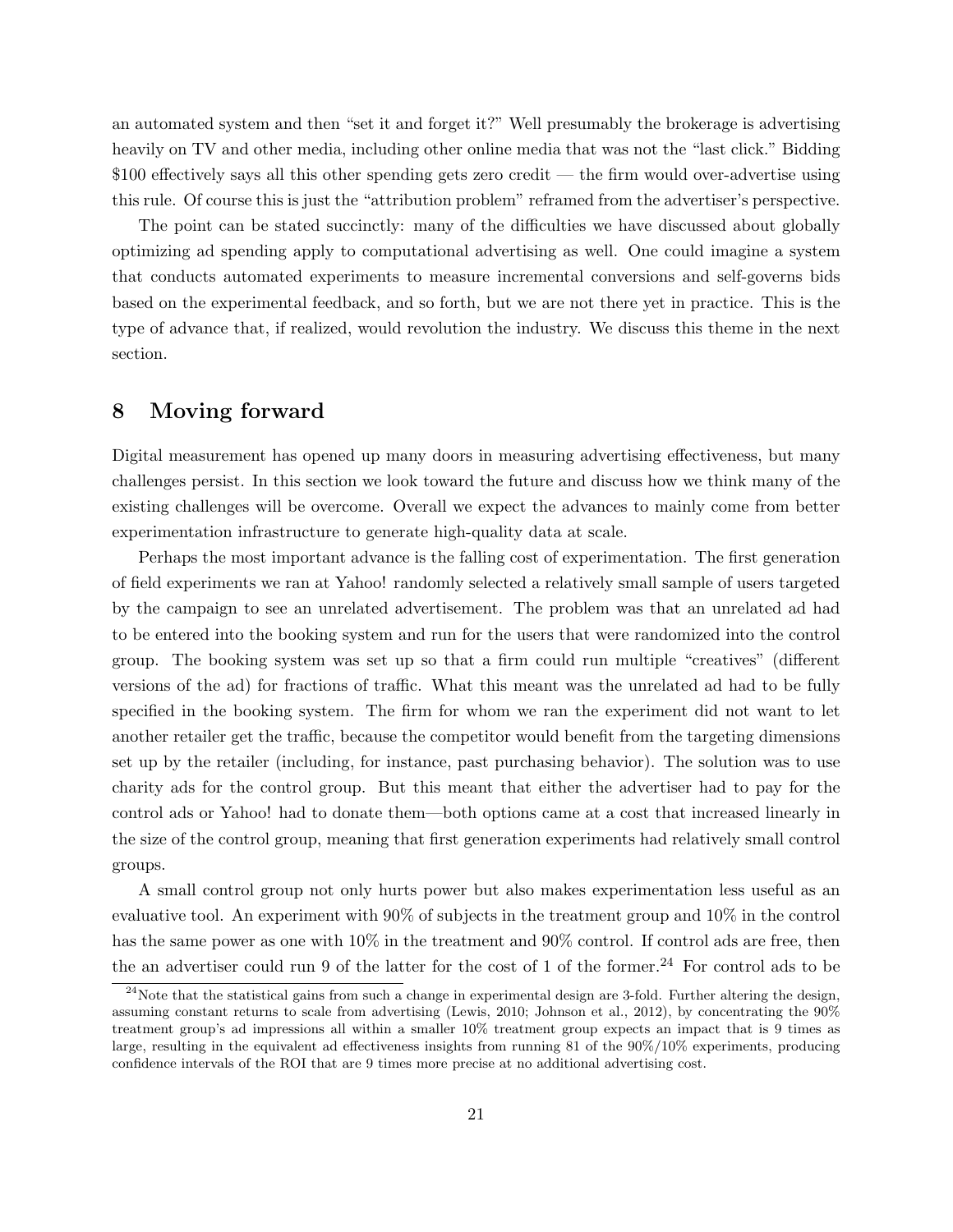free, the ad server needs to be able to serve the "next ad in line" every time a user is randomized into the control group. Technologically this requires a short serving latency between the request to the ad server, the randomization, and the request for the replacement ad. The replacement ads are known as "ghost ads"—ads that naturally qualified to be served to a given user targeted by the campaign under study but not associated with the advertiser. Ghost ads make exploration and evaluation cheaper. Small treatment groups limit cost and allow advertisers to hone copy early in a campaign, while free control subjects help evaluate the campaign ex-post.

Major online publishers are developing similar experimentation platforms. As experiments become cheaper and easier to run, advertisers will be able to form more precise beliefs on effectiveness than has heretofore been possible and further integrate experimentation into computational advertising platforms. These systems could incorporate an informative prior, which would help combat the power concerns we detailed earlier.

Another experimentation technology that improves power is the pre-experiment matching of users. To see how this works, consider an experiment with subjects spread across treatment and control 50-50. A standard experiment would simply flip a coin each time a user arrived at the website and show the ad corresponding to the outcome of the flip. Matching works as follows. Specify a set of attributes you care about such as recent sales levels and linear time trend. Form pairs of users by minimizing some objective function that defines the distance between two nodes in the graph of users. Then for each pair, flip a coin to determine experimental grouping. By construction the specified metrics should be almost exactly equal between the two groups. For evaluating a noisy variable such as sales, guaranteeing the pre-period sales were the same can be useful. The treatment assignment is still totally exogenous, so all our normal intuition on how experiments identify causal effects goes through. Recent work has demonstrated that these techniques can double the power of experiments in many relevant settings (Deng et al., 2013).

The future is also looking up for evaluating television advertising and associated "cross media" interaction effects. More people are viewing TV through devices like the Xbox and through services like Google TV, both of which link users to ads in systems similar to major web publishers. Furthermore, these users often have identifiers that can link television, sponsored search, and display ads for a single individual. Never before in the history of advertising has this been possible. The ability to measure cross-channel effects with the reliability of randomized experiments opens the door to many new questions for academics and many new strategies for advertisers. As more forms of advertising become measurable on an individual level, our ability to provide reliable estimates of advertising effectiveness will expand as well. The advances so far have already set a new state-of-the-art in measurement, and we expect the trend to continue.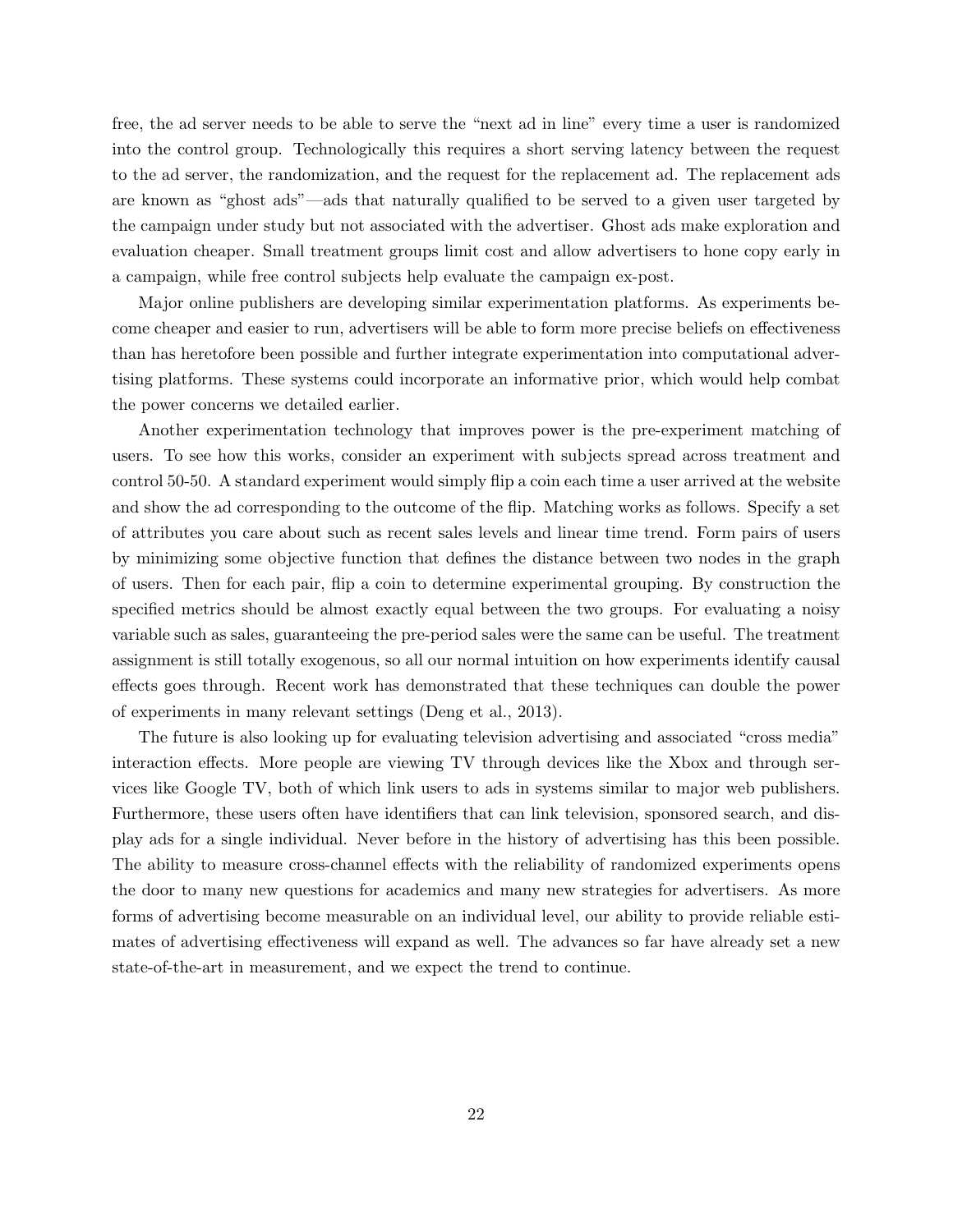# 9 Concluding remarks

The science of measuring advertising effectiveness has evolved considerably due to new digital data sources and experimentation platforms. We view experimentation on the individual level with the ad delivery linked to purchasing behavior as a true game-changer offered by digital media as compared to traditional counterparts. Whether in search or display, new advertisers can gather feedback that is immune from the biases that plague observational methods. Another important advance is computational advertising. Computational advertising helps solve the targeting problem and usefully shifts the conversation from "who to hit" to "what do I get." Yet neither of these advances solve all the measurement problems in advertising science. Experiments are noisy and computational advertising still relies on humans to enter the key parameters, such as valuations of clicks or conversions, that govern spend.

Moving forward, experimentation and data collection technology is evolving alongside new forms of ad-serving and computational advertising systems. Questions such as the cross-derivative of certain media on the effectiveness of other media will be in play in the coming years. Measuring the effectiveness of media, such as television, that were previously not technologically feasible, because randomizing delivery was not possible at scale, will also greatly expand knowledge on advertising effectiveness. This will in turn allow firms to more accurately guide their advertising expenditure. Our view, however, is that challenges such as the measuring long-run effects of advertising and the impact of "brand advertising" appear to be out of reach for at least the next 5–10 years, if not longer. We await new developments in advertising science at the digital frontier to facilitate the answers to these and new questions.

# References

Abraham, M. (2008). The off-line impact of online ads. *Harvard Business Review*, 86(4):28.

Bagwell, K. (2008). The economic analysis of advertising. *Handbook of Industrial Organization*, 3.

- Blake, T., Nosko, C., and Tadelis, S. (2013). Consumer heterogeneity and paid search effectiveness: A large scale field experiment. *NBER Working Paper*, pages 1–26.
- BLS (2010). In *American Time Use Survey*, volume http://www.bls.gov/tus/charts/leisure.htm.
- Broder, A. (2008). Computational advertising and recommender systems. In *Proceedings of the 2008 ACM conference on Recommender systems*, pages 1–2. ACM.
- Card, D. (1999). The causal effect of education on earnings. *Handbook of labor economics*, 3:1801– 1863.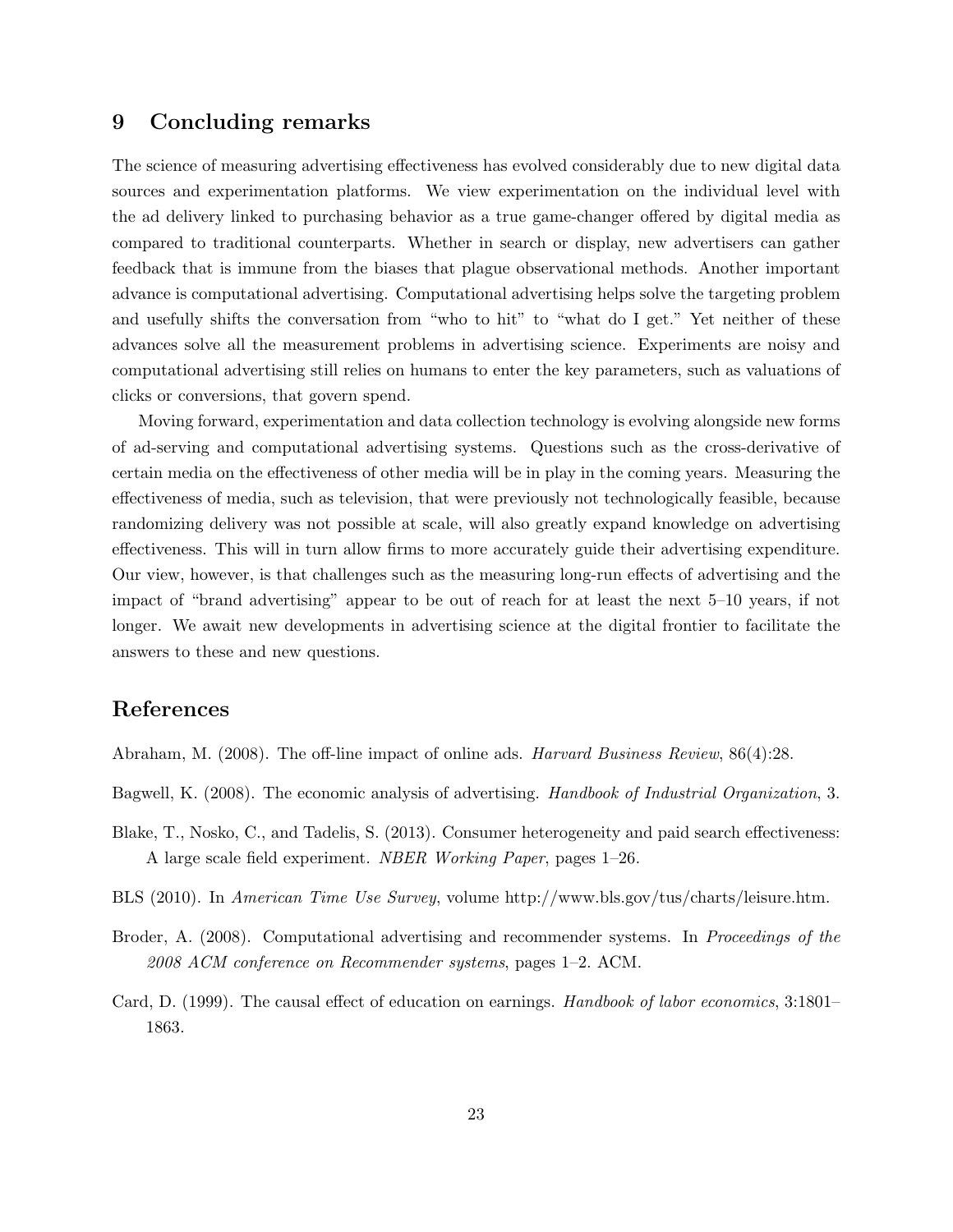- Cary, M., Das, A., Edelman, B., Giotis, I., Heimerl, K., Karlin, A., Mathieu, C., and Schwarz, M. (2007). Greedy bidding strategies for keyword auctions. In *Proceedings of the 8th ACM conference on Electronic commerce*, pages 262–271. ACM.
- Chan, D., Ge, R., Gershony, O., Hesterberg, T., and Lambert, D. (2010). Evaluating online ad campaigns in a pipeline: causal models at scale. In *Proceedings of the 16th ACM SIGKDD international conference on Knowledge discovery and data mining*, pages 7–16. ACM.
- Deng, A., Xu, Y., Kohavi, R., and Walker, T. (2013). Improving the sensitivity of online controlled experiments by utilizing pre-experiment data. In *Proceedings of the sixth ACM international conference on Web search and data mining*, pages 123–132. ACM.
- Dickie, M., Fisher, A., and Gerking, S. (1987). Market transactions and hypothetical demand data: A comparative study. *Journal of the American Statistical Association*, pages 69–75.
- Goldfarb, A. and Tucker, C. (2011a). Online display advertising: Targeting and obtrusiveness. *Marketing Science*, 30(3):389–404.
- Goldfarb, A. and Tucker, C. E. (2011b). Privacy regulation and online advertising. *Management Science*, 57(1):57–71.
- Gonen, R. and Pavlov, E. (2007). An incentive-compatible multi-armed bandit mechanism. In *Proceedings of the twenty-sixth annual ACM symposium on Principles of distributed computing*, pages 362–363. ACM.
- Hu, Y., Lodish, L. M., and Krieger, A. M. (2007). An analysis of real world tv advertising tests: A 15-year update. *Journal of Advertising Research*, 47(3):341.
- Johnson, G., Lewis, R. A., and Reiley, D. H. (2012). Location, location, location: Geo-targeting increases effectiveness of online display advertising. *Unpublished manuscript*.
- Johnson, G. H., Lewis, R. A., and Reiley, D. H. (2013). Add more ads? experimentally measuring incremental purchases due to increased frequency of online display advertising. In *Working paper*.
- Kumar, D. and Yildiz, T. (2011). Measuring online ad effectiveness. In 12th ACM Conference on *Electronic Commerce*. ACM.
- Lambrecht, A. and Tucker, C. (2011). When does retargeting work? information specificity in online advertising. *SSRN Working Paper*.
- Lewis, R. (2010). *Where's the "Wear-Out?": Online Display Ads and the Impact of Frequency*. PhD thesis, MIT PhD Dissertation.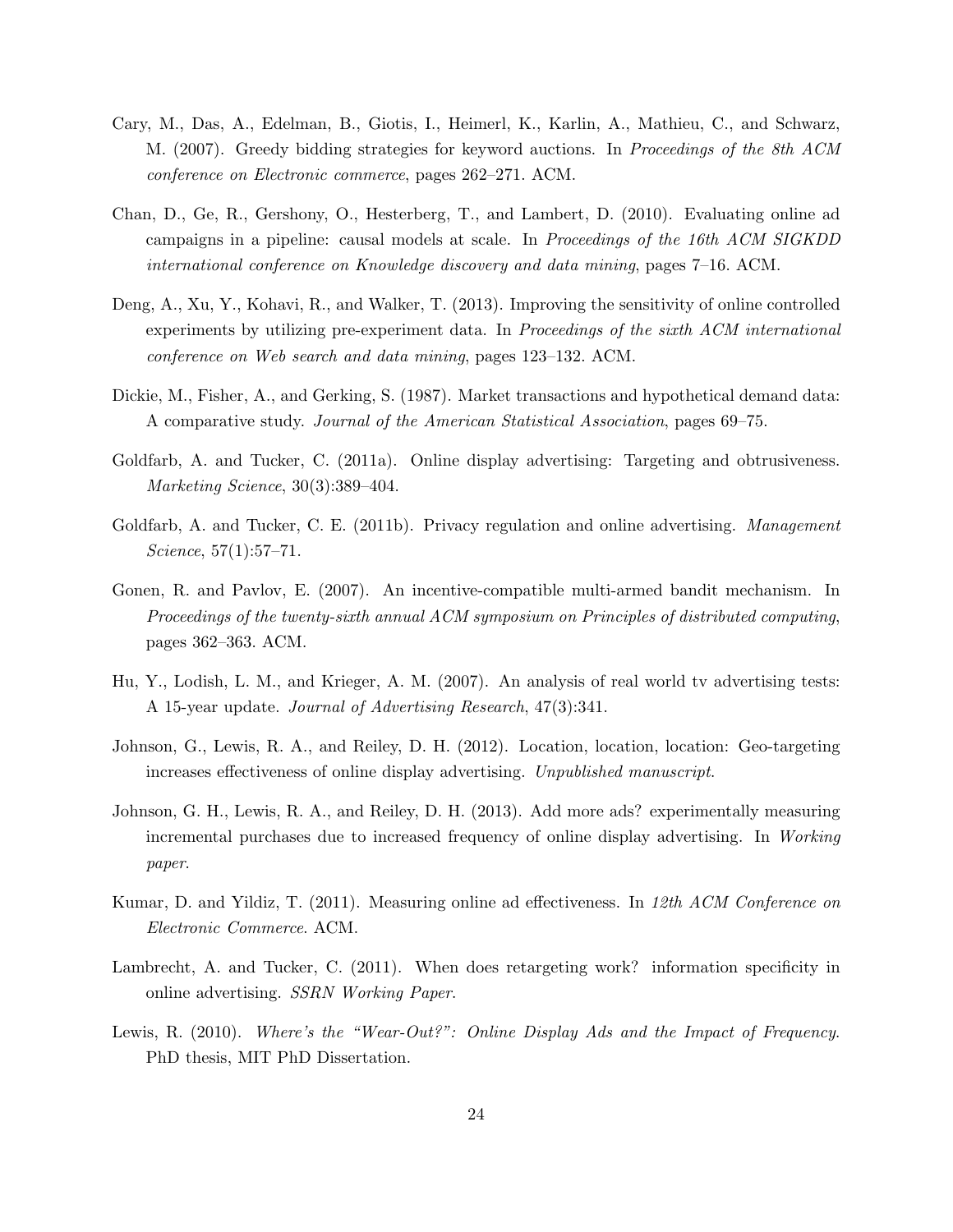- Lewis, R., Rao, J., and Reiley, D. (2011). Here, there, and everywhere: correlated online behaviors can lead to overestimates of the effects of advertising. In *Proceedings of the 20th international conference on World wide web*, pages 157–166. ACM.
- Lewis, R. and Reiley, D. (2013a). Super bowl advertising causes down-to-the-minute online search behavior. In *Proceedings of the 14th ACM Conference on Electronic Commerce*. ACM.
- Lewis, R., Reiley, D., and Schreiner, T. (2012). Ad attributes and attribution: Large-scale field experiments measure online customer acquisition. *Unpublished manuscript*.
- Lewis, R. A. and Nguyen, D. T. (2013). A samsung ad and the ipad: Display advertising's spillovers to online search. *Unpublished manuscript*.
- Lewis, R. A. and Rao, J. M. (2013). On the near-impossibility of measuring the returns to advertising. *Unpublished manuscript*.
- Lewis, R. A. and Reiley, D. H. (2012). Advertising effectively influences older users: A yahoo! experiment measuring retail sales. *Review of Industrial Organization*, (forthcoming).
- Lewis, R. A. and Reiley, D. H. (2013b). Online advertising and offline sales: Measuring the effects of retail advertising via a controlled experiment on yahoo! *Unpublished manuscript*.
- Lodish, L., Abraham, M., Kalmenson, S., Livelsberger, J., Lubetkin, B., Richardson, B., and Stevens, M. (1995). How tv advertising works: A meta-analysis of 389 real world split cable tv advertising experiments. *Journal of Marketing Research*, 32(2):125–139.
- Lovell, M. (2008). A simple proof of the fwl theorem. *The Journal of Economic Education*, 39(1):88–91.
- Mincer, J. (1962). On-the-job training: Costs, returns, and some implications. *The Journal of Political Economy*, 70(5):50–79.
- Murphy, J., Allen, P., Stevens, T., and Weatherhead, D. (2005). A meta-analysis of hypothetical bias in stated preference valuation. *Environmental and Resource Economics*, 30(3):313–325.
- Pandey, S., Chakrabarti, D., and Agarwal, D. (2007). Multi-armed bandit problems with dependent arms. In *Proceedings of the 24th International Conference on Machine learning*, pages 721–728. ACM.
- Pandey, S. and Olston, C. (2006). Handling advertisements of unknown quality in search advertising. In *Advances in Neural Information Processing Systems*, pages 1065–1072.
- Rusmevichientong, P. and Williamson, D. (2006). An adaptive algorithm for selecting profitable keywords for search-based advertising services. In *Proceedings of the 7th ACM Conference on Electronic commerce*, pages 260–269. ACM.